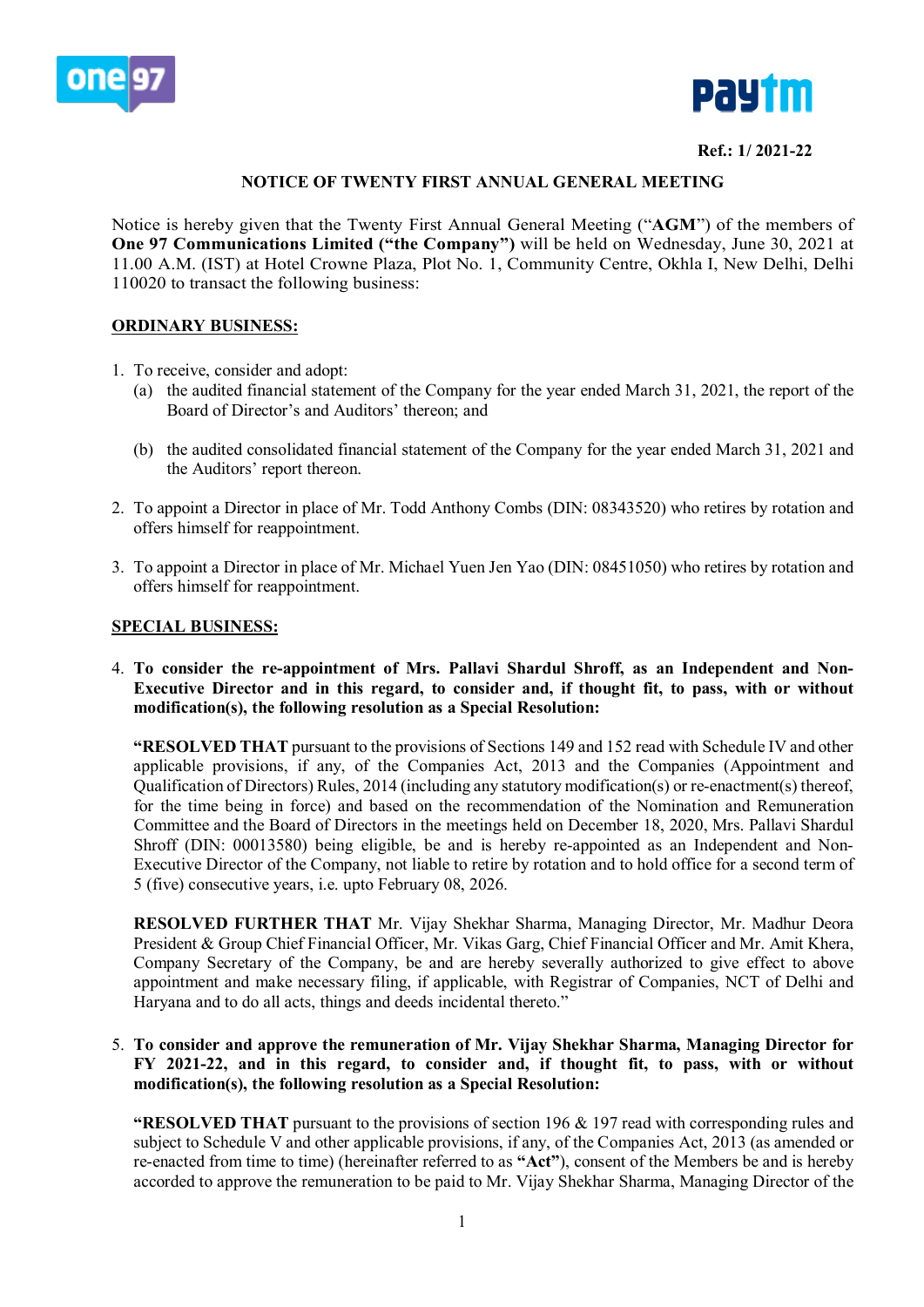



Company for the financial year 2021-22, as recommended by the Board and Nomination and Remuneration Committee at their meetings held on May 28, 2021, on the terms and conditions mentioned herein below:

- 1. Remuneration: INR 40,000,000/- p.a. (including lease rent accommodation).
- 2. Perquisites: Following perquisites are inclusive of the remuneration amount, to be provided:
	- (a) Two Vehicles.
	- (b) Fuel Expenses & Toll charges.
	- (c) Accommodation on Lease.
	- (d) Expenses related to electricity, water, maintenance etc. of the accommodation provided by the Company.
	- (e) Driver's Salary and Overtime & Night Charges of Drivers to be paid extra, if any.
	- (f) Vehicle's Insurance.
	- (g) Expenses related to Vehicle's maintenance.
	- (h) Communication Expenses which includes reimbursements of mobile bill, data card bill, internet bills, etc.
	- (i) Reimbursements related to meal expenditure.
	- (j) Travel Expenses
	- (k) Medical Insurance of Mr. Vijay Shekhar Sharma and his family.
	- (l) Contribution to Provident Fund, Superannuation Fund or Annuity Fund as per the rules of the Company. These will not be included in the computation of the ceiling on perquisites or remuneration to the extent these either singly or put together are not taxable under the Income Tax Act, 1961. Gratuity shall be payable as per the rules of the Company. Encashment of leave at the end of the tenure will not be included in the computation of the ceiling on perquisites.
	- (m) Leave Travel Assistance, as per the rules of the Company; value not exceeding one month's salary.

**RESOLVED FURTHER THAT** in the event of any loss or inadequacy of profits in any financial year of the Company during the tenure of Mr. Vijay Shekhar Sharma as Managing Director of the Company, the remuneration approved here shall be treated as minimum remuneration and be payable to him shall be in compliance the provisions of in Schedule V of the Companies Act, 2013 and the Companies (Appointment and Remuneration of Managerial Personnel) Rules, 2014.

**RESOLVED FURTHER THAT** Mr. Vijay Shekhar Sharma, Managing Director, Mr. Madhur Deora, President & Group Chief Financial Officer, Mr. Vikas Garg, Chief Financial Officer and Mr. Amit Khera, Company Secretary of the Company be and are hereby authorized severally to make necessary filing with statutory authority (ies) and to do all acts, things and deed expedient and incidental in relation to give effect to this resolution."

#### 6. **To consider and approve the sub-division of face value of equity shares of the Company, and in this regard, to consider and, if thought fit, to pass, with or without modification(s), the following resolution as an Ordinary Resolution:**

**"RESOLVED THAT** pursuant to the provisions of Section 61 and all other applicable provisions, if any, of the Companies Act, 2013 (hereinafter referred to as "**the Act**") (including any statutory modification(s) or re-enactment(s) thereof, for the time being in force, if any) read with the rules framed thereunder, as amended till date, other applicable laws and applicable provisions of the Memorandum of Association and Articles of Association of the Company, the consent of the shareholder be and is hereby accorded to the proposal of sub-division of the existing authorised share capital of the Company from Rs. 104,10,66,000/- (Rupees One Hundred Four Crores Ten Lakhs Sixty Six Thousand Only) consisting of 10,41,06,600 equity shares of face value of Rs. 10/- (Rupees Ten only) each of the Company to Rs. 104,10,66,000/- (Rupees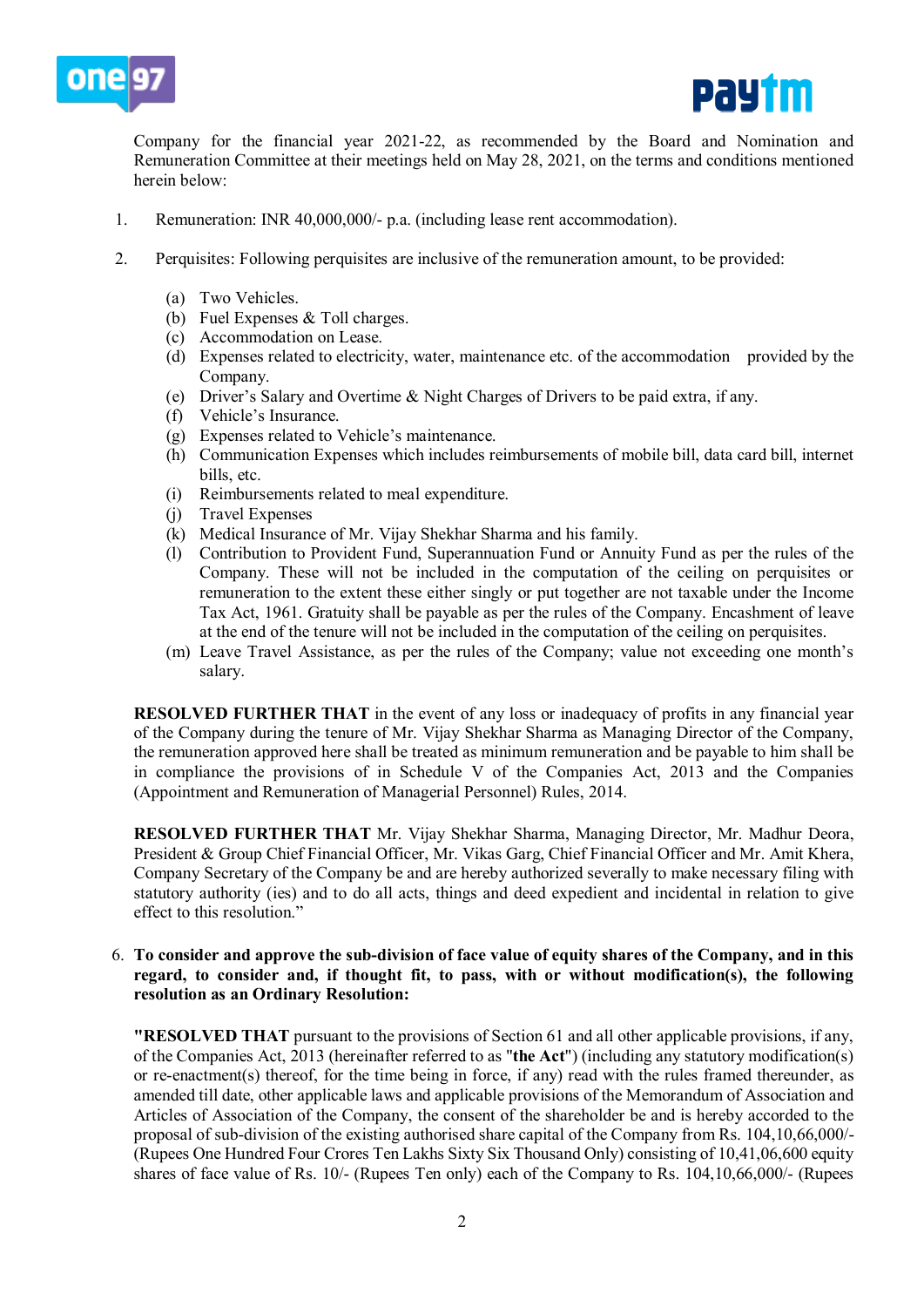



One Hundred Four Crores Ten Lakhs Sixty Six Thousand Only) consisting of 104,10,66,000 equity shares of face value of Rs. 1/- (Rupee One only) each.

**RESOLVED FURTHER THAT** pursuant to the sub-division of the authorised share capital of the Company, the existing issued, paid-up and subscribed share capital of the Company, be sub-divided from Rs. 60,53,85,270/- (Rupees Sixty Crores Fifty Three Lakhs Eighty Five Thousand Two Hundred Seventy Only) consisting of 6,05,38,527 equity shares of face value of Rs. 10/- (Rupees Ten only) each to Rs. 60,53,85,270/- (Rupees Sixty Crores Fifty Three Lakhs Eighty Five Thousand Two Hundred Seventy Only) consisting of 60,53,85,270 equity shares of face value of Rs. 1/- (Rupee One only) each.

**RESOLVED FURTHER THAT** upon sub-division of the equity shares of the Company, the sub divided equity shares of face value of Rs. 1/- (Rupee One only) each be credited to the respective beneficiary accounts of the shareholders as existing on the record date in lieu of the existing credits representing the equity shares of the Company before sub-division and the Company shall undertake such corporate actions as may be necessary in relation to the existing equity shares of the Company.

**RESOLVED FURTHER THAT** the record date for the sub-division of the existing equity shares of the Company shall be June 30, 2021.

**RESOLVED FURTHER THAT** pursuant to Section 13 and other applicable provisions, if any, of the Companies Act, 2013, as amended and the rules made thereunder, the consent and approval of the shareholders of the Company be and is hereby accorded for substituting the existing Clause V of the Memorandum of Association of the Company with the following clause:

V. The Authorised Share Capital of the Company is Rs. 104,10,66,000/- (Rupees One Hundred Four Crores Ten Lakhs Sixty Six Thousand Only) divided into 104,10,66,000 (One Hundred Four Crores Ten Lakhs Sixty Six Thousand) Equity Shares of Rs. 1/- (Rupee One only) each.

**RESOLVED FURTHER THAT** pursuant to the sub-division of equity shares of the Company, each equity share of the face value of Rs. 10/- (Rupees Ten only) as existing on the record date shall stand subdivided into 10 (Ten) equity shares of the face value of Rs. 1/- (Rupee One only) each ranking pari passu in all respects with the fully paid-up equity shares of Rs. 10/- (Rupees Ten only) each of the Company.

**RESOLVED FURTHER THAT** Mr. Vijay Shekhar Sharma, Managing Director, Mr. Madhur Deora, President & Group Chief Financial Officer, Mr. Vikas Garg, Chief Financial Officer and Mr. Amit Khera, Company Secretary of the Company, be and are hereby severally authorized to take all steps for giving effect to the aforesaid resolution, including making the necessary applications, filing forms and doing all such acts, deeds, and things as may be required or deemed necessary to implement this resolution."

### 7. **To consider and approve subscription of optionally convertible debentures issued by VSS Holdings Private Limited, and in this regard, to consider and, if thought fit, to pass, with or without modification(s), the following resolution as a Special Resolution:**

"**RESOLVED THAT** pursuant to the provisions of Section 185, 186 and other applicable provisions, if any, of the Companies Act, 2013 (hereinafter referred to as **"the Act"**) (including any statutory modification(s) or re-enactment(s) thereof, for the time being in force, if any) read with the rules framed thereunder, as amended till date, other applicable laws and applicable provisions of the Memorandum of Association and Articles of Association of the Company, the consent of the shareholders, be and is hereby accorded for subscribing Optionally Convertible Debentures to be issued by VSS Holdings Private Limited ("**VSS HoldCo**"), a company in which the Director of the Company is interested, having a tenure of 10 (ten years) at an interest rate of 15% (fifteen per cent) per annum up to an amount of USD 66.2 million (equivalent to INR 4,91,93,62,224/- approx.) ("**OCDs**"), in one or more tranches.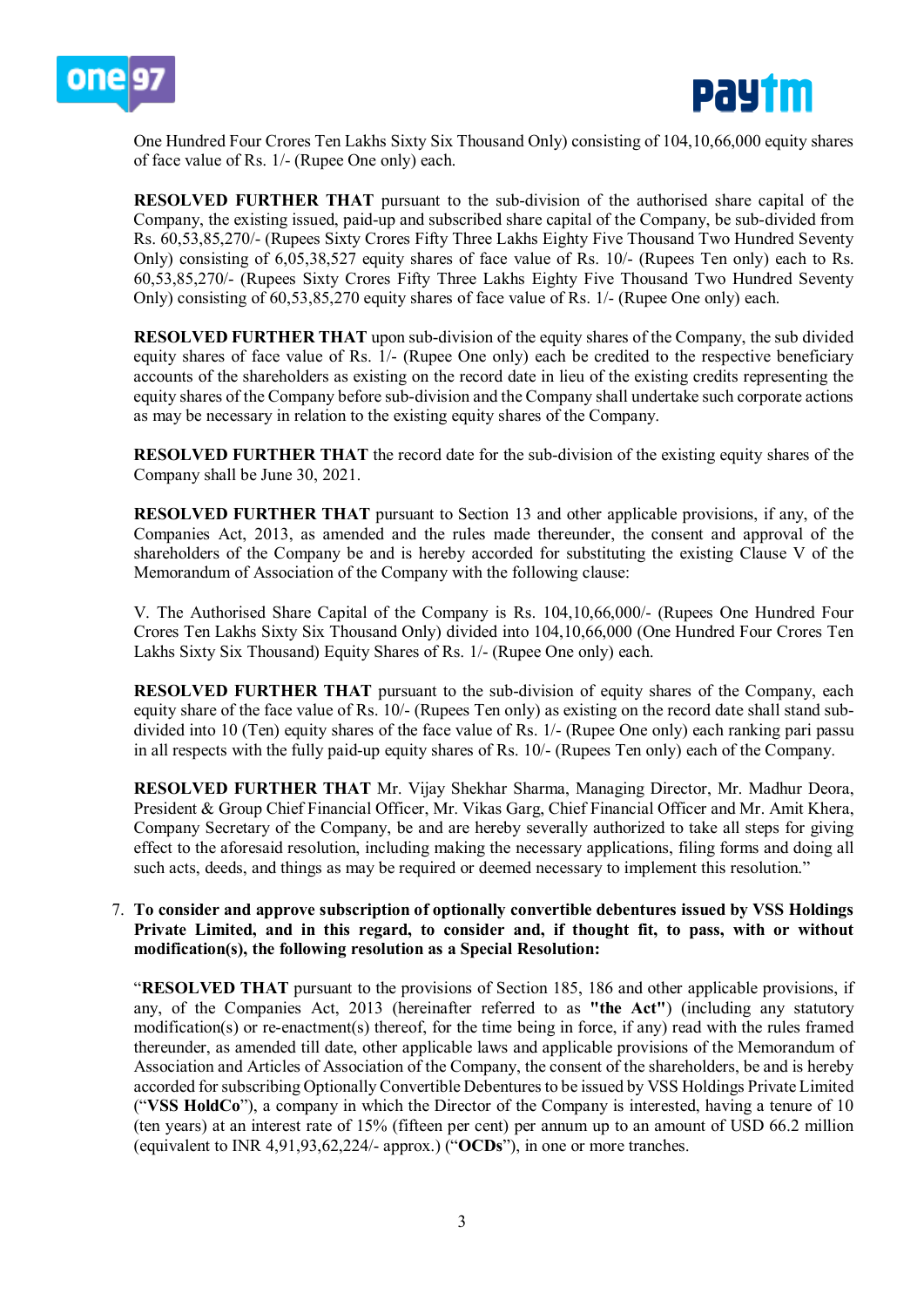



**RESOLVED FURTHER THAT** Mr. Vijay Shekhar Sharma, Managing Director, Mr. Madhur Deora, President & Group Chief Financial Officer, Mr. Vikas Garg, Chief Financial Officer and Mr. Amit Khera, Company Secretary of the Company, be and are hereby severally authorized to negotiate, finalise agree the terms and conditions of the aforesaid OCDs and to do all such acts, deeds and things as may be necessary and incidental including signing and/ or execution of any deeds/ documents/ undertakings/ agreements/ papers/ writings for giving effect to this resolution."

#### 8. **To consider and approve grant of inter-corporate deposit/ loan to VSS Investco Private Limited, and in this regard, to consider and, if thought fit, to pass, with or without modification(s), the following resolution as a Special Resolution:**

"**RESOLVED THAT** pursuant to the provisions of Section 185, 186 and other applicable provisions, if any, of the Companies Act, 2013 (hereinafter referred to as **"the Act"**) (including any statutory modification(s) or re-enactment(s) thereof, for the time being in force, if any) read with the rules framed thereunder, as amended till date, other applicable laws and applicable provisions of the Memorandum of Association and Articles of Association of the Company, the consent of the shareholders, be and is hereby accorded for grant of inter-corporate deposit/ loan (**"ICDs"**), in one or more tranches to VSS Investco Private Limited (hereinafter referred to as **"borrowing company"**/ **"VSS Investco"**), up to a sum not exceeding USD 33.8 million (equivalent to INR 2,50,79,10,168/- approx.) at any point in time, to be utilized for the principal business activities of the borrowing company, a company in which the Director of the Company is interested.

**RESOLVED FURTHER THAT** Mr. Vijay Shekhar Sharma, Managing Director, Mr. Madhur Deora, President & Group Chief Financial Officer, Mr. Vikas Garg, Chief Financial Officer and Mr. Amit Khera, Company Secretary of the Company, be and are hereby severally authorized to negotiate, finalise agree the terms and conditions of the aforesaid ICDs and to do all such acts, deeds and things as may be necessary and incidental including signing and/ or execution of any deeds/ documents/ undertakings/ agreements/ papers/ writings for giving effect to this resolution."

**Regd. Off:** 

**Nehru Place, New Delhi-110019 CIN: U72200DL2000PLC108985 Sd/- Website: [www.One97.com](http://www.one97.com/) Amit Khera**

**Place:** Noida **Date:** June 5, 2021

**One 97 Communications Limited By order of the Board of the Directors** First Floor, Devika Tower, **First Floor, Devika Tower**, **For One 97 Communications Limited** 

**Company Secretary**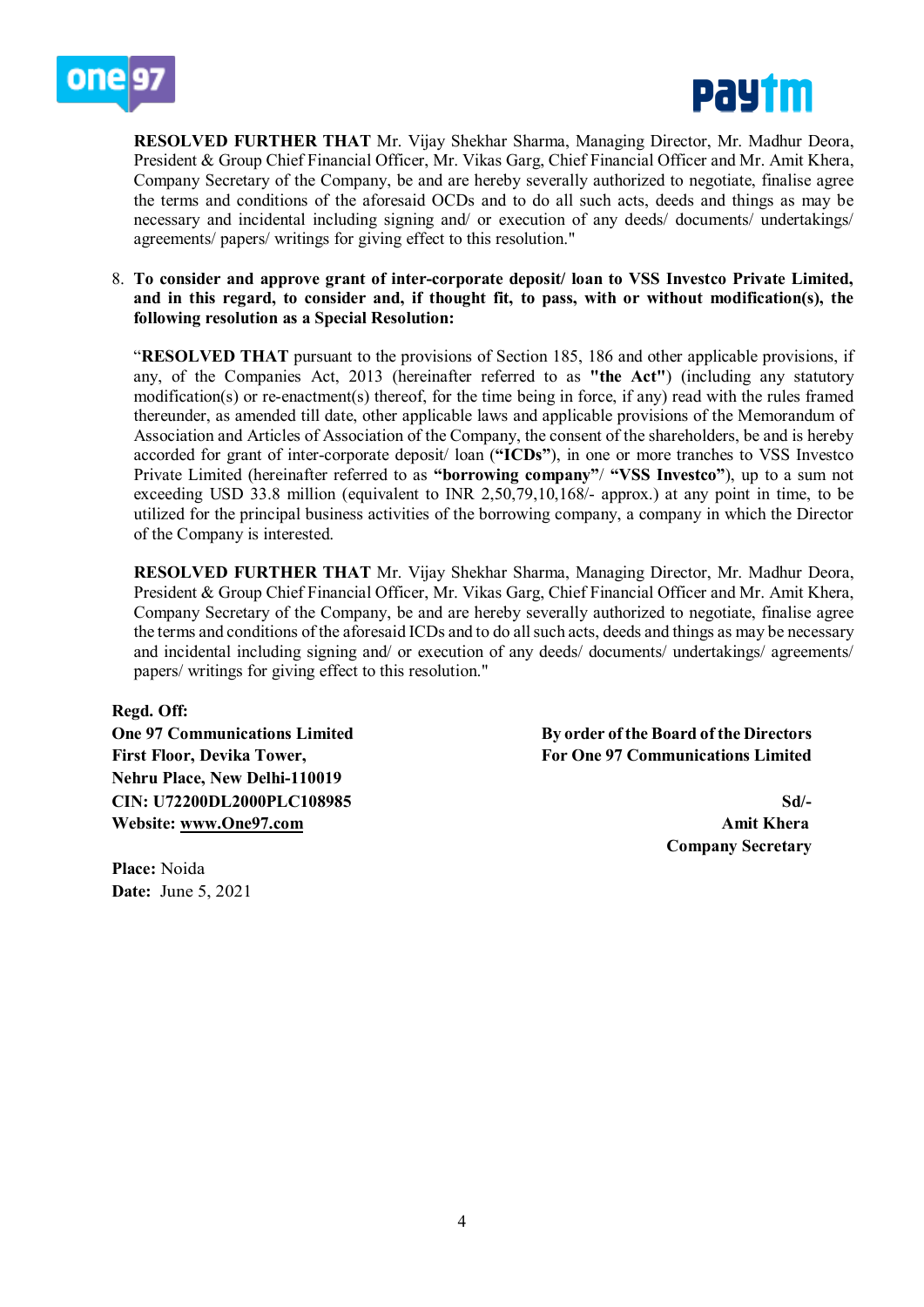



### **NOTES***:*

1. **A MEMBER ENTITLED TO ATTEND AND VOTE AT THE ANNUAL GENERAL MEETING ("AGM") IS ENTITLED TO APPOINT A PROXY, OR WHERE THAT IS ALLOWED, ONE OR MORE PROXIES, TO ATTEND AND VOTE INSTEAD OF HIMSELF/HERSELF AND SUCH PROXY NEED NOT BE A MEMBER. DULY STAMPED, SIGNED AND FILLED IN PROXY FORMS (COMPLETED IN ALL ASPECTS) SHALL BE DEPOSITED AT THE REGISTERED OFFICE OF THE COMPANY BEFORE THE AGM. THE PROXY FORM IS ANNEXED TO THIS NOTICE.**

A person can act as a proxy on behalf of members upto and not exceeding fifty and holding in aggregate not more than ten percent of the total share capital of the company carrying voting rights. A member holding more than ten percent of the total share capital of the company carrying voting rights may appoint a single person as proxy and such person shall not act as a proxy for any other person or member**.**

- 2. Corporate members intending to send their authorized representatives to attend the AGM are requested to send a certified copy of their board resolution or any other document validly executed by its director or other authorized signatories/persons, authorizing their representative to attend and vote on their behalf at the AGM.
- 3. Members who hold shares in dematerialized form are requested to bring their client ID and DP ID for easier identification of attendance at the meeting. In case of joint holders, the Member whose name appears as the first holder in the order of names as per the Register of Members of the Company will be entitled to vote at the AGM
- 4. An explanatory statement pursuant to section 102 of the Act relating to the special business to be transacted at the AGM is annexed hereto.
- 5. All documents referred to in the Notice calling the AGM and the Explanatory Statement are available with the Company for inspection by the Members upto the date of this meeting. The same will be shared with the members on receipt of request.
- 6. Entry to the place of meeting will be regulated by an attendance slip which is annexed to this notice. The members/proxies attending the meeting are kindly requested to complete the enclosed attendance slip and affix their signature at the place provided thereon and hand it over at the entrance.
- 7. Route map showing directions to reach the venue of the general meeting is annexed.
- 8. Shareholder may note that Notice of Annual General Meeting has been uploaded on the website of the Company at [www.One97.com.](http://www.one97.com/) The Notice can also be accessed from the website of Link Intime India Private Limited (agency for providing the Remote e-Voting facility) i.e. [https://instavote.linkintime.co.in](https://instavote.linkintime.co.in/)
- 9. Non-Resident Indian members are requested to inform the Company's RTA, immediately of any change in their residential status on return to India for permanent settlement, their bank account maintained in India with complete name, branch, account type, account number and address of the bank with Pin Code, IFSC and MICR Code, as applicable if such details were not furnished earlier.
- 10. Members holding shares in physical form are requested to notify immediately changes, if any, in their address or bank mandate to the Company/Registrar & Share Transfer Agents (RTA) i.e. Link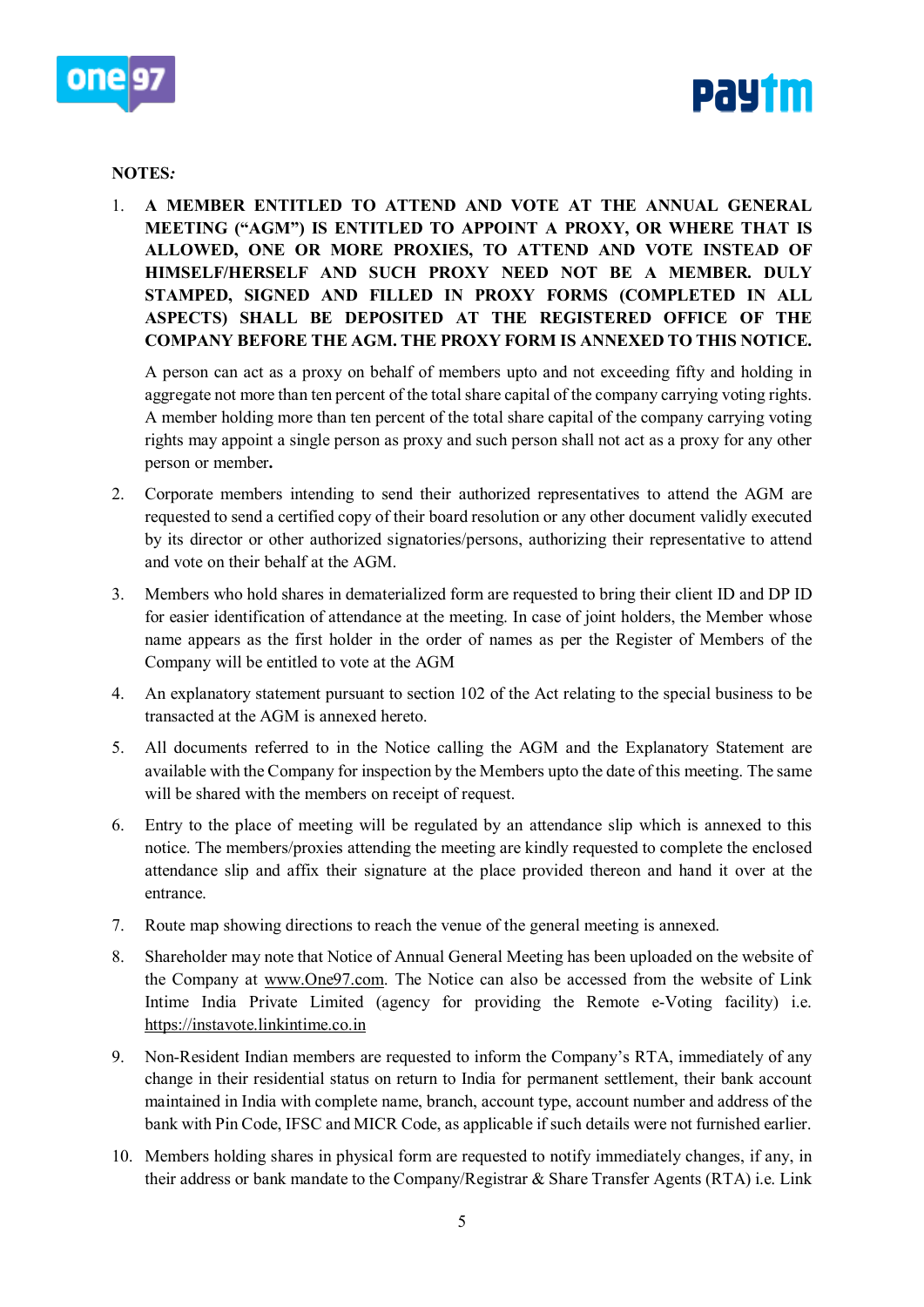



Intime India Private Limited ("**LIIPL**") quoting their Folio Number and Bank Account Details along with self-attested documentary proofs. Members holding shares in the dematerialized (electronic) form may update such details with their respective Depository Participants. The Company or its Registrars cannot act on any request received directly from the shareholders holding shares in electronic form for any change of bank particulars or bank mandates. Such changes are to be advised only to the Depository Participant of the shareholders.

- 11. In compliance with Section 108 of the Act, read with the corresponding rules, the Company has provided a facility to its members to exercise their votes electronically through the electronic voting ("e-voting") facility provided by the LIIPL. The manner of voting remotely is provided in the instructions for e-voting section which forms part of this Notice.
- 12. The Board has appointed Mr. Nitesh Latwal, Company Secretary in Practice and Partner of PI & Associates, as the Scrutinizer to scrutinize the process of e-voting and voting through poll in a fair and transparent manner.
- 13. The Scrutinizer shall, immediately after the conclusion of e-voting at the Annual General Meeting, thereafter unblock the votes cast through remote e-voting and make, not exceeding 3 days of conclusion of the meeting, a consolidated Scrutinizer Report of the total votes cast in favour or against, if any, to the Chairman or a person authorised by him in writing, who shall countersign the same and declare the results accordingly.
- 14. The Results declared along with the Scrutinizer's Report shall be placed on the website of the Company at [www.One97.com](http://www.one97.com/) and on the website of Link Intime India Private Limited at [https://instavote.linkintime.co.in](https://instavote.linkintime.co.in/) immediately after the declaration of Result by the Chairman or any person authorized by him in writing.
- 15. Members, who cast their vote by remote e-voting, may attend the AGM but will not be entitled to cast their votes once again. During the voting period, members can login to LIIPL's e-voting platform any number of times till they have voted on all the resolutions. Once the vote on a resolution is casted by a member, whether partially or otherwise, the member shall not be allowed to change it subsequently or cast the vote again. The facility of voting through polling papers shall also be made available at the venue of the AGM.
- 16. Members who have not registered their e-mail addresses are requested to register the same with the Company's Registrars and Transfer Agents / Depository Participant(s) for sending future communication(s) in electronic form.
- 17. The Notice of the AGM and instructions for e-voting along with Attendance Slip and Proxy Form are being sent by electronic mode to all members as on May 28, 2021 whose e-mail address are registered with the Company/Depository Participant(s) unless member has requested for hard copy of the same. The Notice calling the AGM has been uploaded on the website of the Company at [www.One97.com](http://www.one97.com/) and is also available on the website of LIIPL (agency for providing the Remote e-Voting facility) i.e. [https://instavote.linkintime.co.in](https://instavote.linkintime.co.in/)
- 18. The Chairman shall, at the AGM and at the end of the discussion on the resolutions on which voting is to be held, allow voting with the assistance of scrutinizer and e-voting agency i.e. LIIPL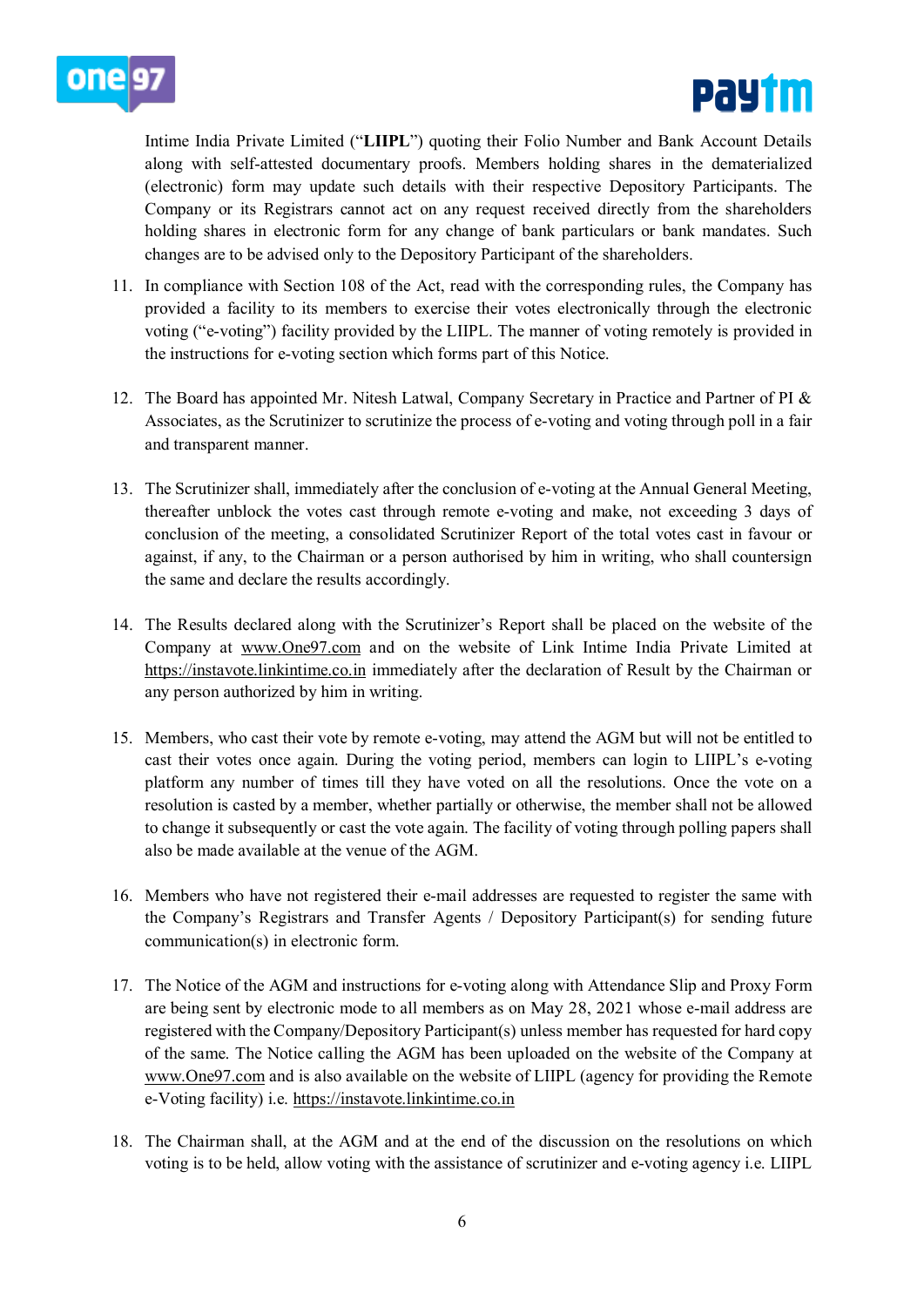



by use of "Polling Paper / e-voting (Insta Poll)" for all those members who shall be present at the AGM but have not caste votes by availing the e-voting facility.

# 19. **Instructions for shareholders to vote electronically:**

- i. The remote e-voting period begins on **Sunday, June 27, 2021 at 9.00 A.M. (IST)** and ends on **Tuesday, June 29, 2021** at **5.00 P.M. (IST**). The e-voting module shall be disabled by Link Intime India Private Limited for voting thereafter. A person who is not a member as on the cutoff date shall treat this notice for information purpose only.
- ii. The voting rights of members shall be in proportion to their shares of the paid-up equity share capital of the Company as on the cut-off date i.e. **Wednesday, June 23, 2021**. A person whose name is recorded in the Register of Members maintained by Registrar and Share Transfer Agent or in the Register of Beneficial Owners maintained by the depositories as on the cut-off date shall be entitled to avail the facility of e-voting as well as voting at the meeting through polling paper.
- iii. Any person, who acquires shares of the Company and becomes a member of the Company after dispatch of the Notice and holds shares as on the cut-off date i.e., **Wednesday, June 23, 2021**, may obtain the Login Id and Password by following instructions mentioned below.
- iv. Shareholders who have already voted electronically prior to the meeting date would not be entitled to vote at the meeting venue.

### v. **Procedure for Remote E-voting**

Pursuant to SEBI circular dated December 9, 2020 on e-Voting facility, individual shareholders holding securities in demat mode can vote through their demat account maintained with Depositories and Depository Participants only post June 9, 2021.

Shareholders are advised to update their mobile number and email Id in their demat accounts to access e-Voting facility.

Login method for Individual shareholders holding securities in demat mode/ physical mode is given below:

| <b>Type</b><br>0f                                                                           | <b>Login Method</b>                                                                                                                                                                                                                                                                                                                                                                                                                                                  |
|---------------------------------------------------------------------------------------------|----------------------------------------------------------------------------------------------------------------------------------------------------------------------------------------------------------------------------------------------------------------------------------------------------------------------------------------------------------------------------------------------------------------------------------------------------------------------|
| shareholders                                                                                |                                                                                                                                                                                                                                                                                                                                                                                                                                                                      |
| Individual<br><b>Shareholders</b><br>holding securities<br>demat<br>mode<br>in<br>with NSDL | • If you are already registered for NSDL IDeAS facility, please visit the e-<br>Services website of NSDL. Open web browser by typing the following<br>URL: https://eservices.nsdl.com either on a Personal Computer or on a<br>mobile. Once the home page of e-Services is launched, click on the<br>"Beneficial Owner" icon under "Login" which is available under 'IDeAS'<br>section. A new screen will open. You will have to enter your User ID and<br>Password. |
|                                                                                             | • After successful authentication, you will be able to see e-Voting services.<br>Click on "Access to e-Voting" under e-Voting services and you will be<br>able to see e-Voting page. Click on company name or e-Voting service<br>provider name and you will be re-directed to e-Voting service provider<br>website for casting your vote during the remote e-Voting period.                                                                                         |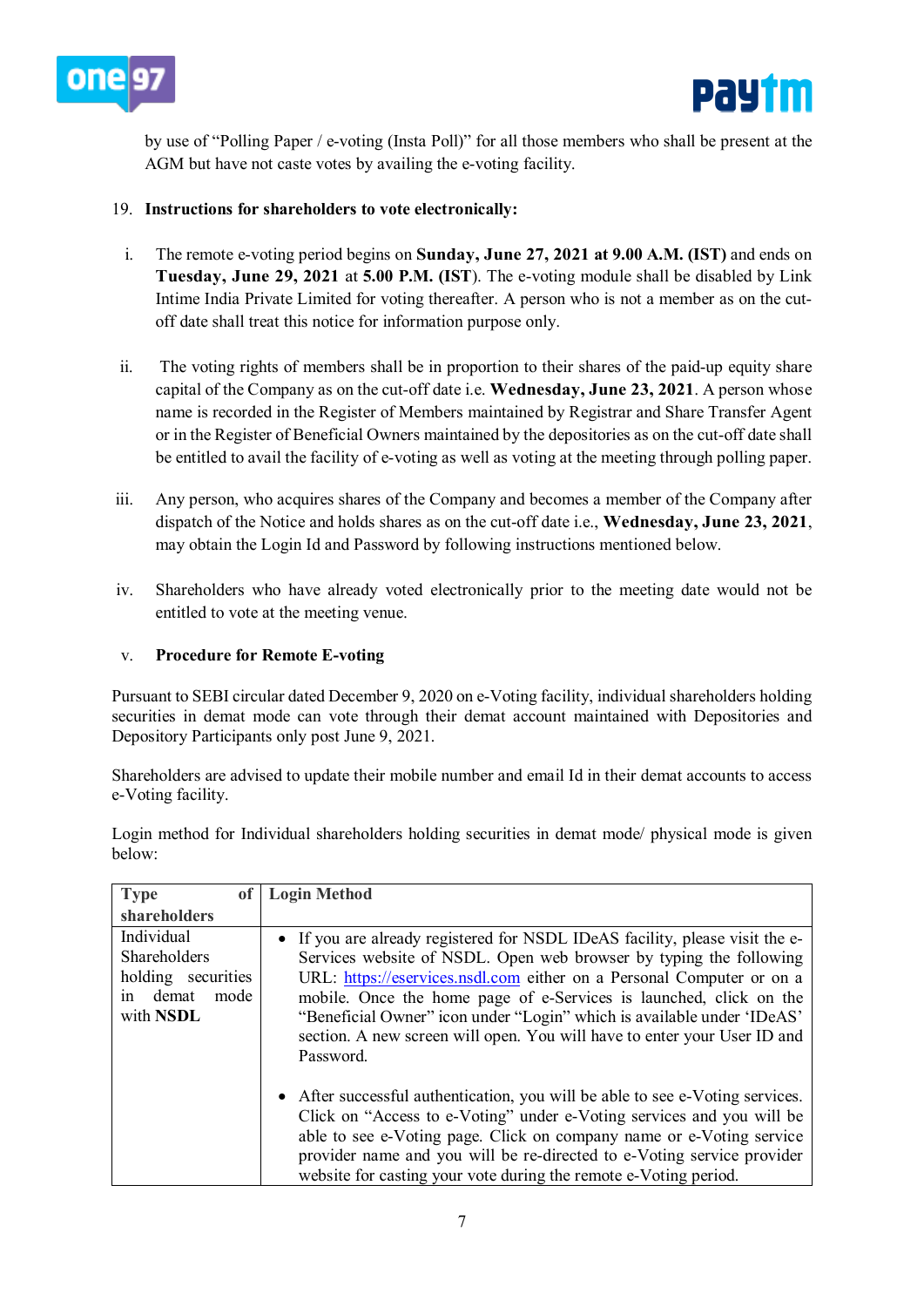

|                                                                                                                    | • If the user is not registered for IDeAS e-Services, option to register is<br>available at https://eservices.nsdl.com. Select "Register Online for IDeAS<br>"Portal<br>click<br><sub>or</sub><br>at<br>https://eservices.nsdl.com/SecureWeb/IdeasDirectReg.jsp<br>• Visit the e-Voting website of NSDL. Open web browser by typing the<br>following URL: https://www.evoting.nsdl.com/ either on a Personal<br>Computer or on a mobile. Once the home page of e-Voting system is<br>launched, click on the icon "Login" which is available under<br>'Shareholder/Member' section. A new screen will open. You will have to<br>enter your User ID (i.e. your sixteen digit demat account number hold with<br>NSDL), Password/OTP and a Verification Code as shown on the screen.<br>After successful authentication, you will be redirected to NSDL<br>Depository site wherein you can see e-Voting page. Click on company<br>name or e-Voting service provider name and you will be redirected to e-<br>Voting service provider website for casting your vote during the remote e-<br>Voting period. |
|--------------------------------------------------------------------------------------------------------------------|-------------------------------------------------------------------------------------------------------------------------------------------------------------------------------------------------------------------------------------------------------------------------------------------------------------------------------------------------------------------------------------------------------------------------------------------------------------------------------------------------------------------------------------------------------------------------------------------------------------------------------------------------------------------------------------------------------------------------------------------------------------------------------------------------------------------------------------------------------------------------------------------------------------------------------------------------------------------------------------------------------------------------------------------------------------------------------------------------------|
| Individual<br>Shareholders<br>holding securities<br>demat<br>mode<br>1n<br>with CDSL                               | Existing user of who have opted for Easi / Easiest, they can login through<br>their user id and password. Option will be made available to reach e-<br>Voting page without any further authentication. The URL for users to login<br>to Easi / Easiest are https://web.cdslindia.com/myeasi/home/login or<br>www.cdslindia.com and click on New System Myeasi.<br>After successful login of Easi / Easiest the user will be also able to see the<br>E Voting Menu. The Menu will have links of e-Voting service provider i.e.<br>NSDL, KARVY, LINK NTIME, CDSL. Click on e-Voting service<br>provider name to cast your vote.<br>If the user is not registered for Easi/Easiest, option to register is available<br>at https://web.cdslindia.com/myeasi./Registration/EasiRegistration<br>Alternatively, the user can directly access e-Voting page by providing<br>demat Account Number and PAN No. from a link in www.cdslindia.com<br>home page. The system will authenticate the user by sending OTP on<br>registered Mobile & Email as recorded in the demat Account. After                      |
| Individual                                                                                                         | successful authentication, user will be provided links for the respective<br>ESP where the E Voting is in progress.                                                                                                                                                                                                                                                                                                                                                                                                                                                                                                                                                                                                                                                                                                                                                                                                                                                                                                                                                                                   |
| Shareholders<br>(holding securities<br>in demat mode) &<br>through<br>login<br>their<br>depository<br>participants | You can also login using the login credentials of your demat account<br>through your Depository Participant registered with NSDL/CDSL for e-<br>Voting facility.<br>Once login, you will be able to see e-Voting option. Once you click on e-<br>Voting option, you will be redirected to NSDL/CDSL Depository site after<br>successful authentication, wherein you can see e-Voting feature. Click on<br>company name or e-Voting service provider name and you will be<br>redirected to e-Voting service provider website for casting your vote<br>during the remote e-Voting period.                                                                                                                                                                                                                                                                                                                                                                                                                                                                                                               |
| Individual<br>Shareholders                                                                                         | 1. Open the internet browser and launch the URL:<br>https://instavote.linkintime.co.in                                                                                                                                                                                                                                                                                                                                                                                                                                                                                                                                                                                                                                                                                                                                                                                                                                                                                                                                                                                                                |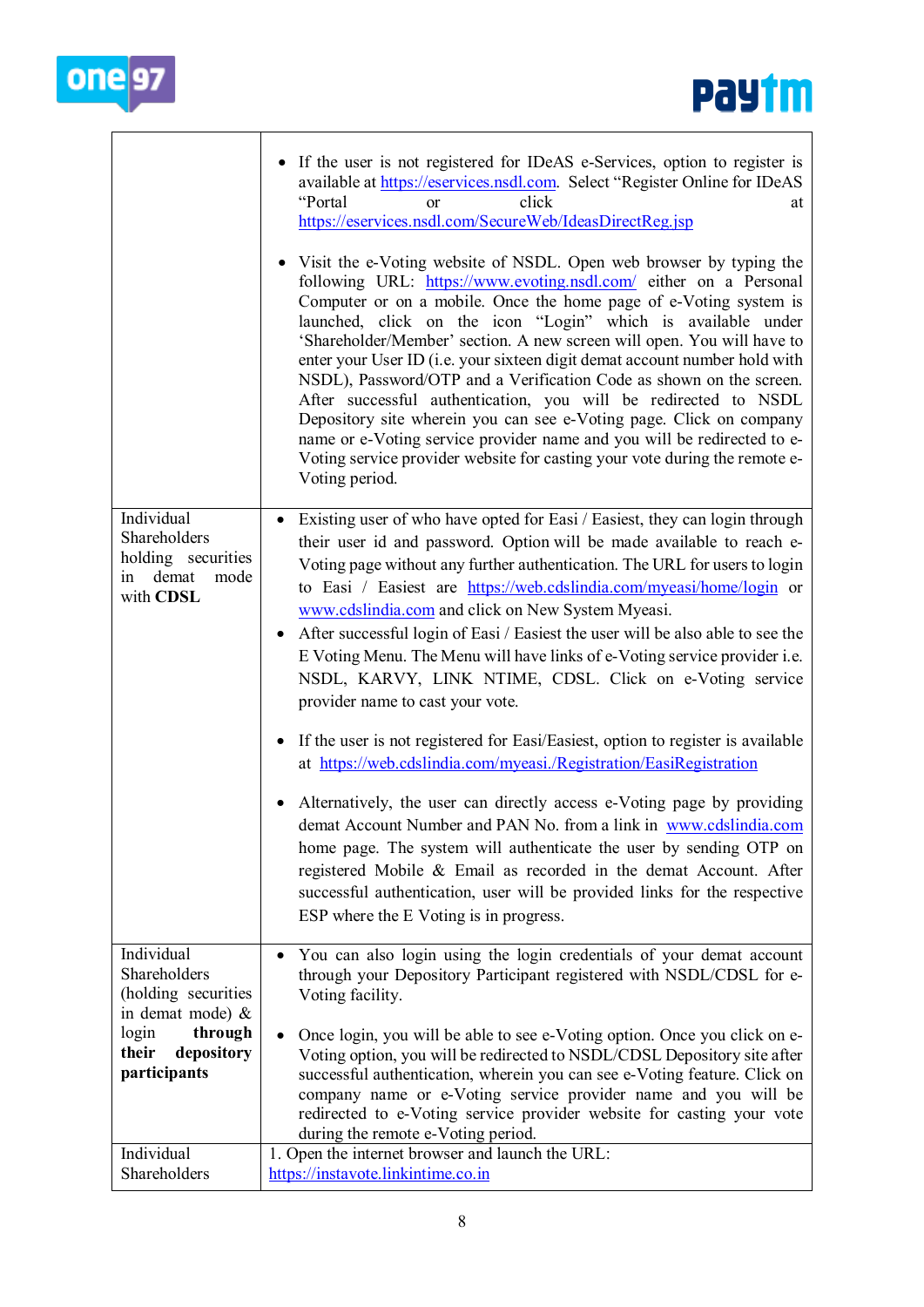



| holding securities<br>in Physical mode<br>& evoting service                               | Click on "Sign Up" under 'SHARE HOLDER' tab and register with your<br>following details: -                                                                                                                                                                                                                                                                                                                                                                                                                                                                                                          |
|-------------------------------------------------------------------------------------------|-----------------------------------------------------------------------------------------------------------------------------------------------------------------------------------------------------------------------------------------------------------------------------------------------------------------------------------------------------------------------------------------------------------------------------------------------------------------------------------------------------------------------------------------------------------------------------------------------------|
| Provider<br>is<br><b>LINKINTIME</b>                                                       | A. User ID: Shareholders/ members holding shares in physical form<br>shall provide Event $No + Folio$ Number registered with the Company.<br>B. PAN: Enter your 10-digit Permanent Account Number (PAN)<br>(Members who have not updated their PAN with the Depository<br>Participant (DP)/ Company shall use the sequence number provided to<br>you, if applicable.                                                                                                                                                                                                                                |
|                                                                                           | C. DOB/DOI: Enter the Date of Birth (DOB) / Date of Incorporation<br>(DOI) (As recorded with your DP / Company - in DD/MM/YYYY<br>format)                                                                                                                                                                                                                                                                                                                                                                                                                                                           |
|                                                                                           | D. Bank Account Number: Enter your Bank Account Number (last four<br>digits), as recorded with your DP/Company.                                                                                                                                                                                                                                                                                                                                                                                                                                                                                     |
|                                                                                           | Shareholders/ members holding shares in <b>physical form</b> but have not<br>$\bullet$<br>recorded 'C' and 'D', shall provide their Folio number in 'D' above                                                                                                                                                                                                                                                                                                                                                                                                                                       |
|                                                                                           | $\triangleright$ Set the password of your choice (The password should contain minimum 8)<br>characters, at least one special Character ( $@! \# \$\&^*$ ), at least one numeral, at<br>least one alphabet and at least one capital letter).                                                                                                                                                                                                                                                                                                                                                         |
|                                                                                           | • Click "confirm" (Your password is now generated).                                                                                                                                                                                                                                                                                                                                                                                                                                                                                                                                                 |
|                                                                                           | 2. Click on 'Login' under 'SHARE HOLDER' tab.<br>3. Enter your User ID, Password and Image Verification (CAPTCHA) Code<br>and click on 'Submit'.<br>4. After successful login, you will be able to see the notification for e-voting.<br>Select 'View' icon.<br>5. E-voting page will appear.<br>6. Refer the Resolution description and cast your vote by selecting your desired<br>option 'Favour / Against' (If you wish to view the entire Resolution details,<br>click on the 'View Resolution' file link).<br>7. After selecting the desired option i.e. Favour / Against, click on 'Submit'. |
|                                                                                           | A confirmation box will be displayed. If you wish to confirm your vote, click<br>on 'Yes', else to change your vote, click on 'No' and accordingly modify your<br>vote.                                                                                                                                                                                                                                                                                                                                                                                                                             |
| Individual<br>Shareholders<br>holding securities<br>in Physical mode<br>& evoting service | Click on 'Login' under 'SHARE HOLDER' tab and further Click 'forgot<br>$\circ$<br>password?'<br>Enter User ID, select Mode and Enter Image Verification (CAPTCHA)<br>$\circ$<br>Code and Click on 'Submit'.                                                                                                                                                                                                                                                                                                                                                                                         |
| Provider<br>is<br>LINKINTIME,<br>have forgotten the                                       | • In case shareholders/ members is having valid email address, Password will<br>be sent to his / her registered e-mail address.                                                                                                                                                                                                                                                                                                                                                                                                                                                                     |
| password                                                                                  | • Shareholders/ members can set the password of his/her choice by providing<br>the information about the particulars of the Security Question and Answer,                                                                                                                                                                                                                                                                                                                                                                                                                                           |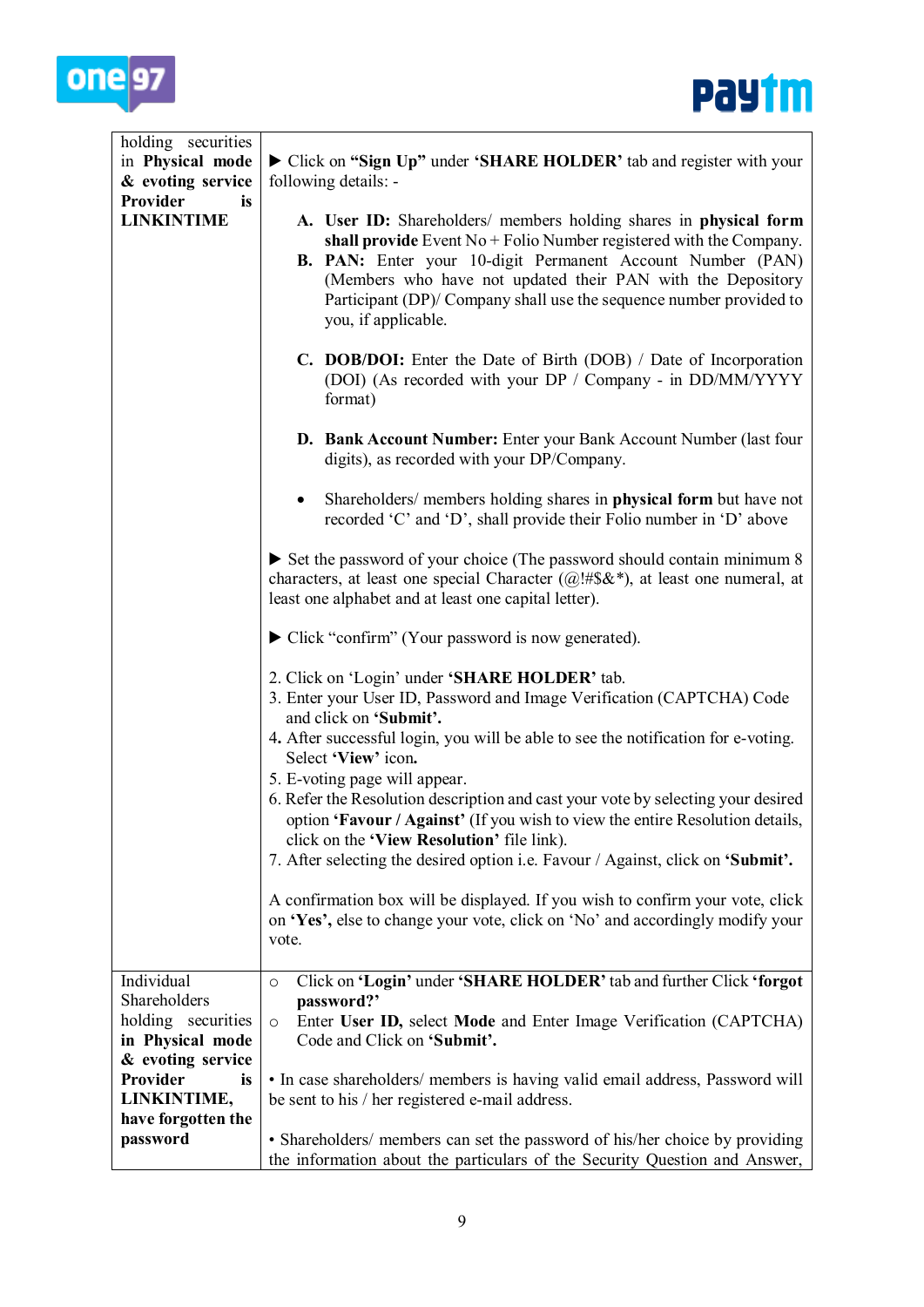



|                      | PAN, DOB/DOI, Bank Account Number (last four digits) etc. as mentioned                     |
|----------------------|--------------------------------------------------------------------------------------------|
|                      | above.                                                                                     |
|                      |                                                                                            |
|                      | • The password should contain minimum 8 characters, at least one special                   |
|                      | character ( $@! \# \$\&^*$ ), at least one numeral, at least one alphabet and at least one |
|                      | capital letter.                                                                            |
| Individual           | • Shareholders/ members who are unable to retrieve User ID/ Password are                   |
| Shareholders         | advised to use Forget User ID and Forget Password option available at                      |
| holding securities   | abovementioned depository/ depository participants website.                                |
| demat<br>mode<br>in  |                                                                                            |
| NSDL/<br>with        | It is strongly recommended not to share your password with any other<br>➤                  |
| <b>CDSL</b><br>have  | person and take utmost care to keep your password confidential.                            |
| forgotten<br>the     | For shareholders/ members holding shares in physical form, the details<br>➤                |
| password             | can be used only for voting on the resolutions contained in this Notice.                   |
|                      | During the voting period, shareholders/members can login any number of time                |
|                      | till they have voted on the resolution(s) for a particular "Event".                        |
|                      |                                                                                            |
| <b>Institutional</b> | Institutional shareholders (i.e. other than Individuals, HUF, NRI etc.) and                |
| shareholders         | Custodians are required to log on the e-voting system of LIIPL at                          |
|                      | https://instavote.linkintime.co.in and register themselves as 'Custodian /                 |
|                      | Mutual Fund / Corporate Body'. They are also required to upload a scanned                  |
|                      | certified true copy of the board resolution /authority letter/power of attorney            |
|                      | etc. together with attested specimen signature of the duly authorised                      |
|                      | representative(s) in PDF format in the 'Custodian / Mutual Fund / Corporate                |
|                      | Body' login for the Scrutinizer to verify the same.                                        |

### 20. **HELPDESK**

### **i.Helpdesk for Individual Shareholders holding securities in demat mode:**

In case shareholders/ members holding securities in demat mode have any technical issues related to login through Depository i.e. NSDL/ CDSL, they may contact the respective helpdesk given below:

| Login type                      | <b>Helpdesk details</b>                                                                                                         |
|---------------------------------|---------------------------------------------------------------------------------------------------------------------------------|
| Individual Shareholders holding | Members facing any technical issue in login can contact NSDL                                                                    |
|                                 | securities in demat mode with helpdesk by sending a request at $\frac{\text{evoting}(a) \cdot \text{rad.}}{\text{cos}a}$ and at |
| <b>NSDL</b>                     | toll free no.: 1800 1020 990 and 1800 22 44 30                                                                                  |
|                                 |                                                                                                                                 |
| Individual Shareholders holding | Members facing any technical issue in login can contact CDSL                                                                    |
| securities in demat mode with   | helpdesk<br>by<br>sending a<br>request<br>at                                                                                    |
| <b>CDSL</b>                     | helpdesk.evoting@cdslindia.com or contact at 022-23058738 or                                                                    |
|                                 | 22-23058542-43.                                                                                                                 |
|                                 |                                                                                                                                 |

### **ii. Helpdesk for Individual Shareholders holding securities in physical mode/ Institutional shareholders & e-voting service Provider is LINKINTIME.**

In case shareholders/ members holding securities in physical mode/ Institutional shareholders have any queries regarding e-voting, they may refer the **Frequently Asked Questions ('FAQs')** and **InstaVote e-Voting manual** available at [https://instavote.linkintime.co.in,](https://instavote.linkintime.co.in/) under **Help** section or send an email to [enotices@linkintime.co.in](mailto:enotices@linkintime.co.in) or contact on: - Tel: 022 -4918 6000.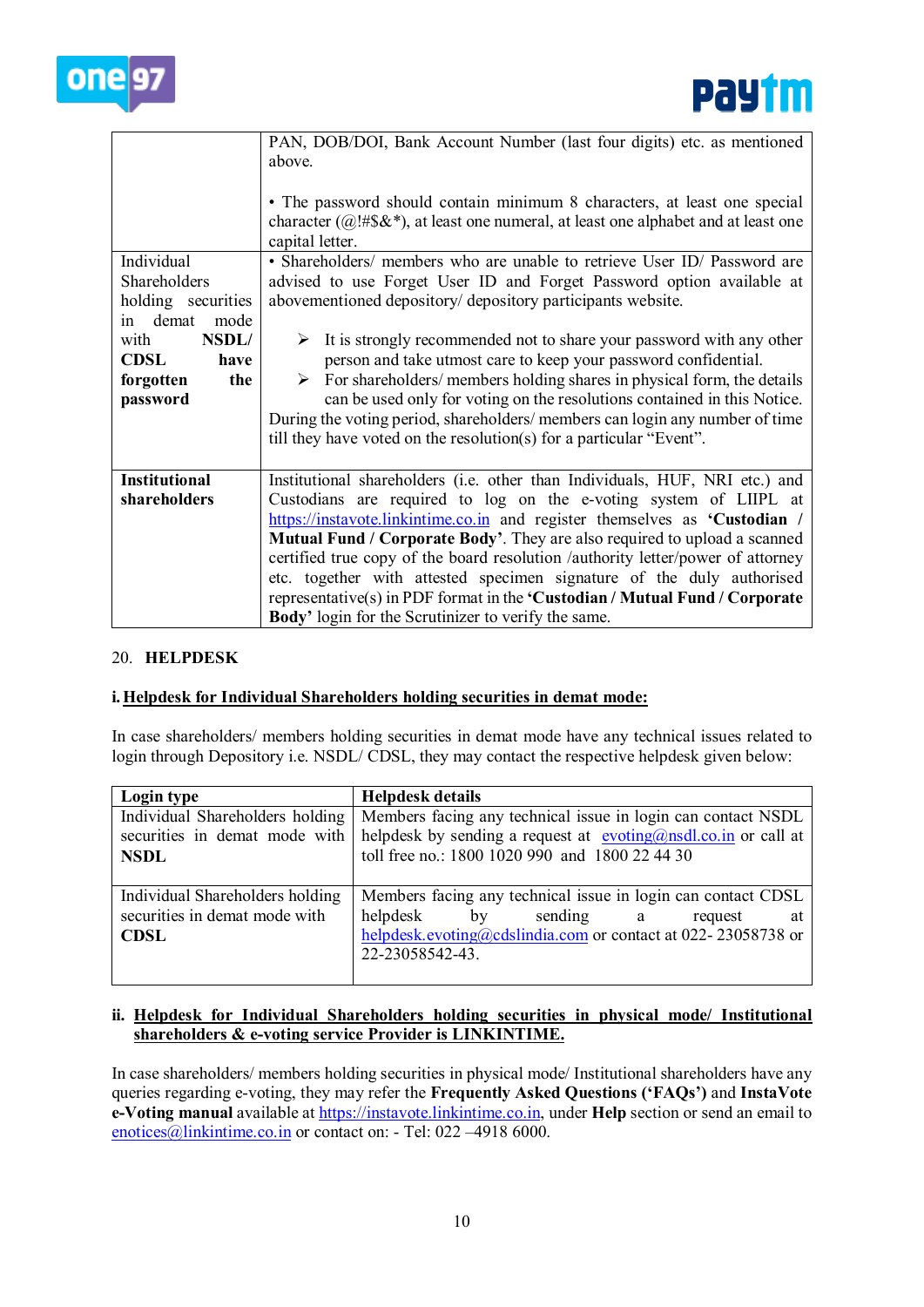



# **EXPLANATORY STATEMENT PURSUANT TO SECTION 102 OF THE COMPANIES ACT, 2013**

# **ITEM NO. 4**

Mrs. Pallavi Shardul Shroff (DIN: 00013580) was appointed as Independent and Non-Executive Directors of the Company to hold office as Independent Directors of the Company upto February 08, 2021 ("**first term**").

As per the recommendation of the Nomination and Remuneration Committee, the Board of Directors of the Company in its meeting held on December 18, 2020, had approved and recommended to the shareholder for re-appointment of Mrs. Pallavi Shroff as Independent Directors for a second term of 5 (five) consecutive years on the Board of the Company, on the basis of her performance as Independent Director. Given the background and experience and contributions made by Mrs. Shroff during her tenure, your Directors are of the view that the continued association of Mrs. Shroff would be beneficial to the Company and it is desirable to continue to avail her services as Independent Director.

Accordingly, it is proposed to re-appoint Mrs. Shroff as Independent Director of the Company, not liable to retire by rotation, for a second term of 5 (five) consecutive years on the Board of the Company.

Mrs. Shroff is not disqualified from being re-appointed as Directors in terms of Section 164 of the Act and have given their consent to act as Directors. The Company has also received declarations from Mrs. Shroff that she meet with the criteria of independence as prescribed under Section 149(6) of the Act.

Mrs. Shroff is interested in the resolution set out at Item No. 4 of the Notice with regard to her reappointments. Save and except the above, none of the other Directors / Key Managerial Personnel of the Company / their relatives are, in any way, concerned or interested, financially or otherwise, in these resolutions.

The Board recommends the Special Resolution set out at Item No. 4 of the Notice for approval by the members.

### **ITEM NO. 5**

The Members of the Company, at 17<sup>th</sup> Annual General Meeting (AGM) held on August 31, 2017, had appointed Mr. Vijay Shekhar Sharma as Managing Director w.e.f. December 19, 2017 for a period of five (5) years.

As per the recommendation of the Nomination and Remuneration Committee, the Board of Directors of the Company at its meeting held on May 28, 2021 have approved the managerial remuneration of Mr. Vijay Shekhar Sharma, Managing Director of the Company for the FY 2021-22 in accordance with the provision of Section 196, 197 & 203 read with Schedule V of the Companies Act, 2013 and Rule 7 of Companies (Appointment & Remuneration of Managerial Remuneration Personnel) Rules, 2014 framed and all other applicable provision of the Companies Act, 2013, the remuneration payable to Mr. Vijay Shekhar Sharma is placed before the shareholders for their approval vide special resolution.

The remuneration payable to Mr. Vijay Shekhar Sharma as the Managing Director, shall be same as it was for FY 2020-21 and as approved by the shareholder of the Company, i.e. INR 4 crore p.a. as detailed in the resolution.

Disclosure as required under Section II of Part II of Schedule V to the Companies Act, 2013 and the Corresponding Rules forms part of this notice.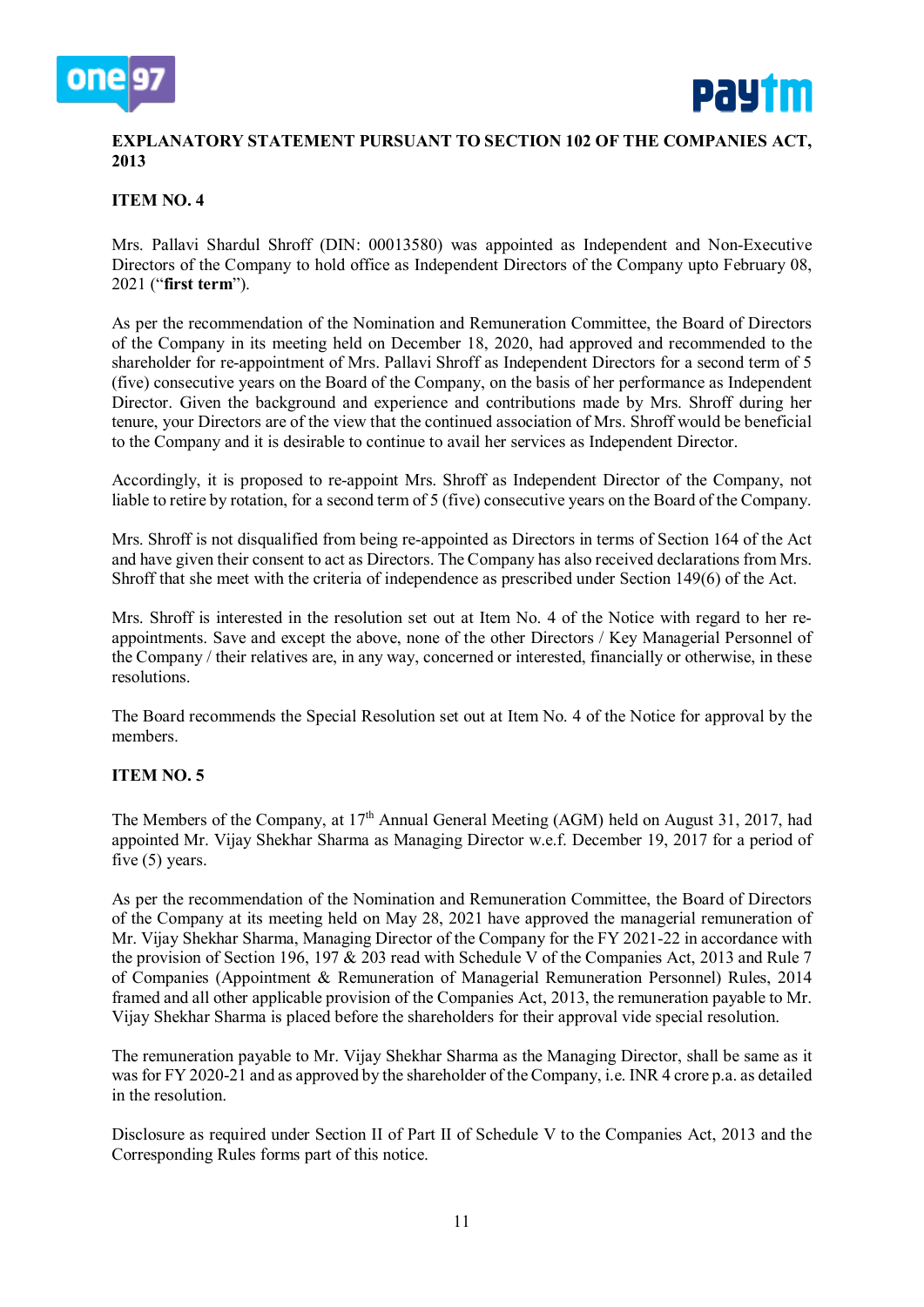



Mr. Vijay Shekhar Sharma is interested in the resolution set out at Item No. 5 of the Notice with regard to his remuneration for FY 2021-22. Save and except the above, none of the other Directors / Key Managerial Personnel of the Company / their relatives (to the extent of their shareholding in the Company) are, in any way, concerned or interested, financially or otherwise, in this resolution.

The Board recommends the Special Resolution set out at Item No. 5 of the Notice for approval by the members.

# **ITEM NO. 6**

The Company intends to sub-divide equity shares of the Company from the face value of Rs. 10/- (Rupees Ten only) to the Face value of Rs. 1/- (Rupee One only) each. The existing authorised share capital of the Company is proposed to be sub-divided from Rs. 104,10,66,000 /- (Rupees One Hundred Four Crores Ten Lakhs Sixty Six Thousand Only) consisting of 10,41,06,600 equity shares of face value of Rs. 10/- (Rupees Ten only) each of the Company to Rs. 104,10,66,000 /- (Rupees One Hundred Four Crores Ten Lakhs Sixty Six Thousand Only) consisting of 104,10,66,000 equity shares of face value of Rs. 1/- (Rupee One only) each.

Further, the existing issued, paid-up and subscribed share capital of the Company, be sub-divided from Rs. 60,53,85,270/- (Rupees Sixty Crores Fifty Three Lakhs Eighty Five Thousand Two Hundred Seventy Only) consisting of 6,05,38,527 equity shares of face value of Rs. 10/- (Rupees Ten only) each to Rs. 60,53,85,270/- (Rupees Sixty Crores Fifty Three Lakhs Eighty Five Thousand Two Hundred Seventy Only) consisting of 60,53,85,270 equity shares of face value of Rs. 1/- (Rupee One only) each.

The Record Date for the sub-division of the existing equity shares of the Company shall be June 30, 2021.

Pursuant to the provision of section 61 and Section 13 of the Companies Act 2013, approval of the shareholders is sought by way of an ordinary resolution for sub-division of equity shares of the Company and alteration of the authorized share capital under the memorandum of association of the Company respectively. The Board recommends the resolution for the approval of the shareholders.

None of the Directors and key managerial personnel or their relatives (to the extent of their shareholding in the Company) are, in anyway concerned or interested in the said resolution.

The Board recommends the Ordinary Resolution set out at Item No. 6 of the Notice for approval by the members.

### **ITEM NO. 7**

Pursuant to the provisions of Section 185 of the Companies Act, 2013, no Company, shall directly or indirectly, advance any loan, including any loan represented by a book debt to, or give any guarantee or provide any security in connection with any loan taken by any person in whom any of the director of the company is interested, subject to the condition that  $-$  (a) a Special Resolution is passed by the Company (b) the loans are utilised by the borrowing company for its principal business activities.

Keeping in view the above, the Company proposes to subscribe to Optionally Convertible Debentures (**"OCDs"**) issued by VSS Holdings Private Limited ("**VSS HoldCo**") on the terms and conditions as stipulated below:

|                  | Total Subscription amount of OCDs   USD 66.2 million (equivalent to Rs. 4,91,93,62,224 approx.) |
|------------------|-------------------------------------------------------------------------------------------------|
| l enure          | 10 years                                                                                        |
| Rate of Interest | 15%                                                                                             |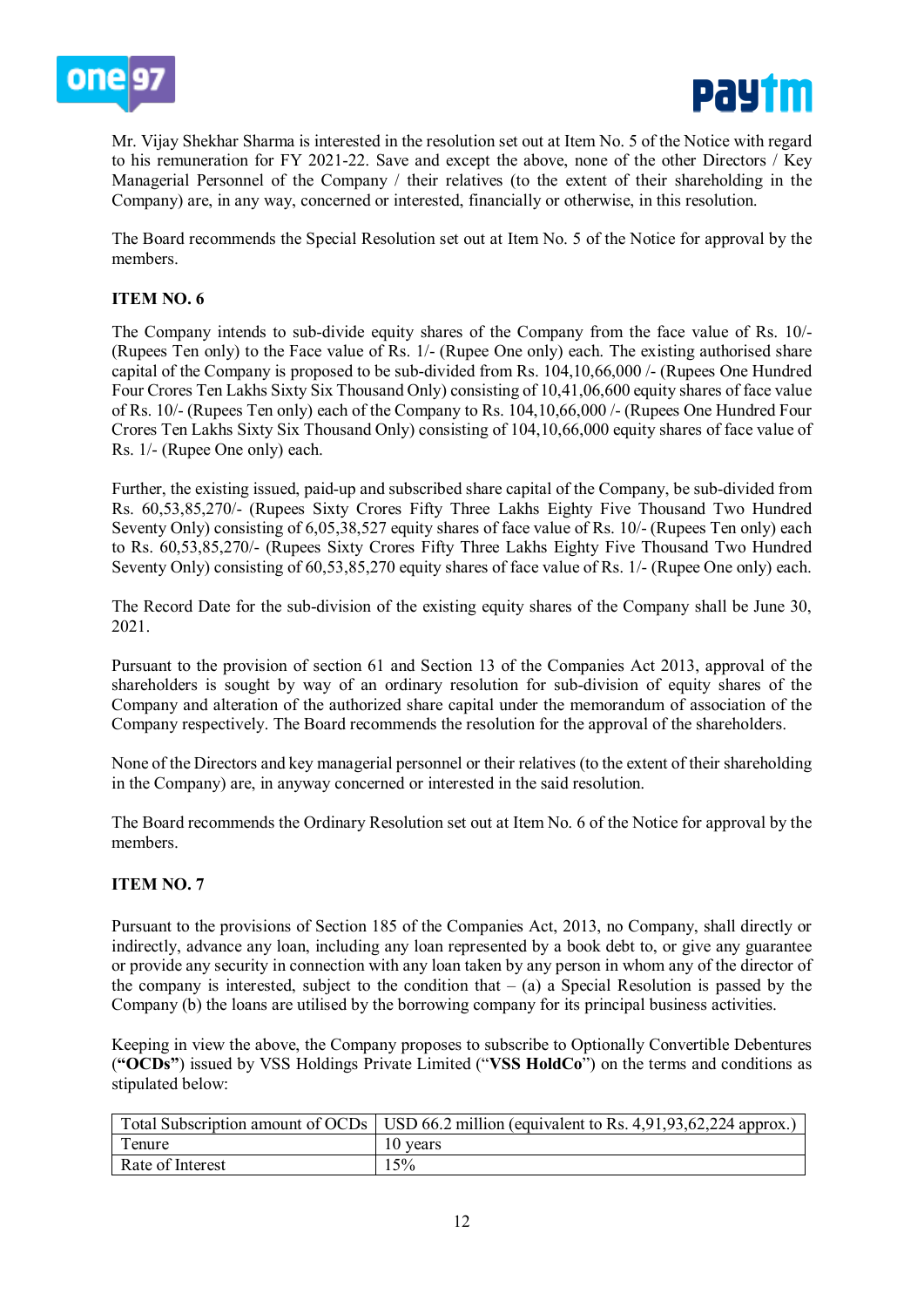



| Conversion | Option to convert OCDs into equity shares (giving $96\% +$ of  <br>equity control) of VSS HoldCo any time post issuance, |
|------------|--------------------------------------------------------------------------------------------------------------------------|
|            | Conversion Price to be FMV at the time of issuance                                                                       |

The aforesaid amount will be utilised by VSS HoldCo for its respective principal business activities only. Mr. Vijay Shekhar Sharma, is a common Director and also a member of VSS HoldCo and fall under the definition of 'any other person in whom director is interested'. Accordingly, the proposal for subscribing to the OCDs to be issued by VSS HoldCo, is placed before the shareholders for approval.

Mr. Vijay Shekhar Sharma is interested in the resolution set out at Item No. 7 of the Notice. Save and except the above, none of the other Directors / Key Managerial Personnel of the Company / their relatives (to the extent of their shareholding in the Company) are, in any way, concerned or interested, financially or otherwise, in these resolutions.

The Board recommends the Special Resolution set out at Item No. 7 of the Notice for approval by the members.

# **ITEM NO. 8**

Pursuant to the provisions of Section 185 of the Companies Act, 2013, no Company, shall directly or indirectly, advance any loan, including any loan represented by a book debt to, or give any guarantee or provide any security in connection with any loan taken by any person in whom any of the director of the company is interested, subject to the condition that  $-$  (a) a Special Resolution is passed by the Company (b) the loans are utilised by the borrowing company for its principal business activities.

The Company proposed to grant inter-corporate deposit/ loan (**"ICDs"**), in one or more tranches, to VSS Investco Private Limited (hereinafter referred to as **"borrowing company"**/ **"VSS Investco"**), up to a sum not exceeding USD 33.8 million (equivalent to Rs. 250,79,10,168 approx.) at any point in time, to be utilized for the principal business activities of VSS Investco. Mr. Vijay Shekhar Sharma, is a common Director and also member of VSS Investco and do fall under the definition of 'any other person in whom director is interested'.

Accordingly the proposal is placed before the shareholders for approval, in respect to providing ICDs to borrowing company on the terms and conditions as stipulated below:

| Total amount of ICDs             | USD 33.8 million (equivalent to Rs. 2,50,79,10,168 approx.) |
|----------------------------------|-------------------------------------------------------------|
| 12 months or up to IPO<br>Tenure |                                                             |
| Rate of Interest                 | 15%                                                         |
| Repayment                        | Mr. Vijay Shekhar Sharma to raise external funding or sell  |
|                                  | his shares in the Company for repayments to of the loan     |
|                                  | borrowed from the Company.                                  |

Mr. Vijay Shekhar Sharma is interested in the resolution set out at Item No. 8 of the Notice. Save and except the above, none of the other Directors / Key Managerial Personnel of the Company / their relatives (to the extent of their shareholding in the Company) are, in any way, concerned or interested, financially or otherwise, in these resolutions.

The Board recommends the Special Resolution set out at Item No. 8 of the Notice for approval by the members.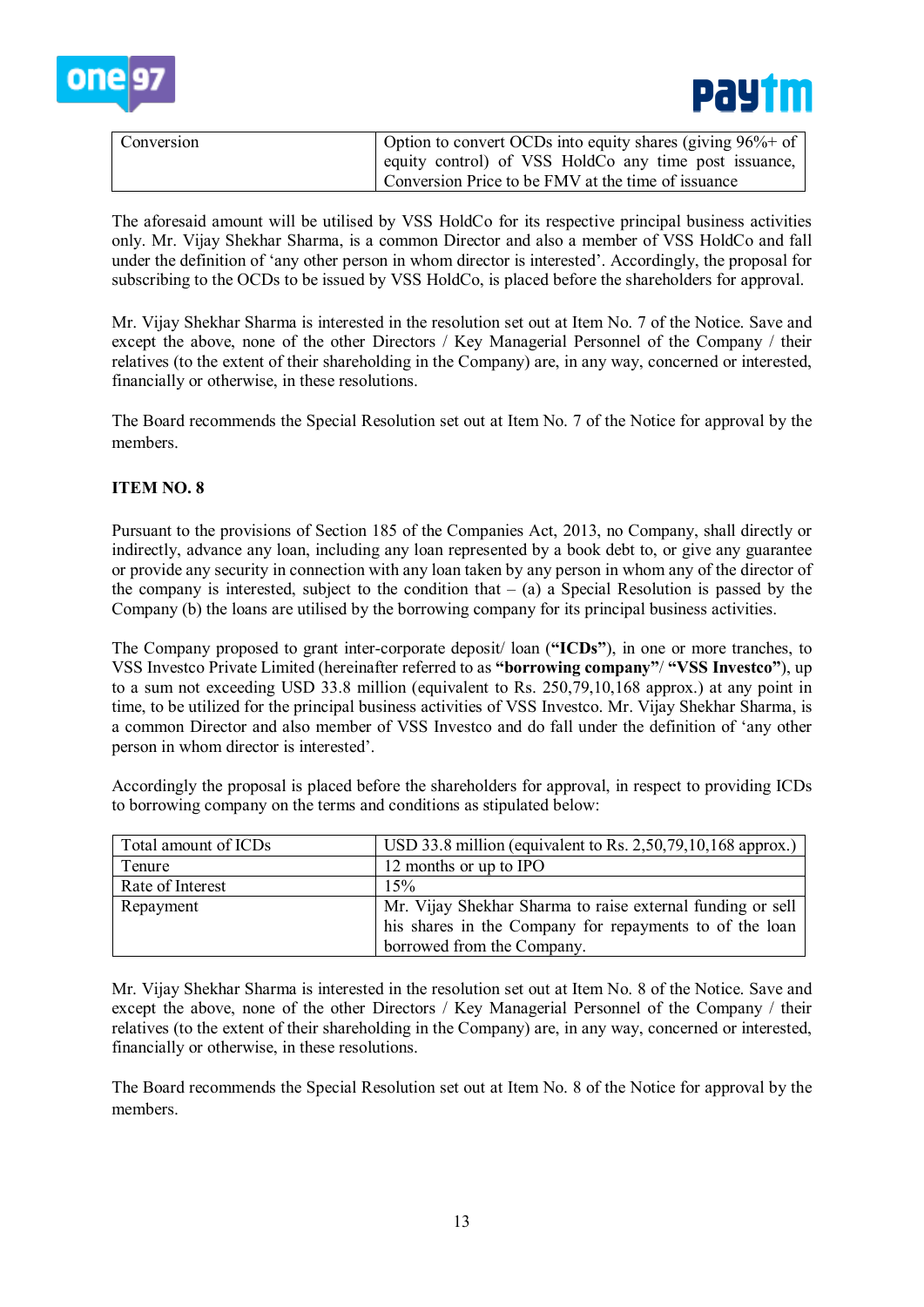



### **DETAILS OF DIRECTORS SEEKING RE-APPOINTMENT AND FIXATION OF REMUNERATION OF MANAGING DIRECTOR AT FORTHCOMING ANNUAL GENERAL MEETING**

# *Mrs. Pallavi Shardul Shroff*

Ms. Pallavi S. Shroff is the Managing Partner of Shardul Amarchand Mangaldas with over 38 years of extensive experience. Her broad and varied representation of public and private corporations and other entities before various national courts, tribunals and legal institutions has earned her national and international acclaim. Ms. Shroff is the Head of the Dispute Resolution practice at the Firm, with an extensive knowledge in matters of litigation and arbitration. She also mentors the Competition Law practice at the Firm. Ms. Shroff is a member of the Competition Law Review Committee, constituted by the Government of India to ensure that the legislation is in tune with the changing business environment. Ms. Shroff is also recently appointed as a member of the BRICS Women's Business Alliance (India Chapter - one of 5 women in India selected), constituted by the Government of India.

Ms. Shroff has been closely involved with some of the largest and most challenging litigation and arbitration matters in India with regard to energy, infrastructure, natural resources, mergers & acquisitions, legislative and policy related matters. She appears regularly in the Supreme Court and High Courts of India, and in arbitrations, mediations and international legal disputes. She is an Alternate Member (India) at the ICC (International Chamber of Commerce) Court of Arbitration and is also a member of the CII Arbitration Law Committee. She regularly represents several companies such as Nestle, General Electric, Havells, Vale Australia, Vodafone, BHEL and ONGC.

Recently, Ms. Shroff was ranked among the **Top 50 Managing Partners and the Top 100 Individual Lawyers**, by Forbes India Legal Power list - 2020. Ms. Shroff was also honored with the '**Lawyers of India Day Award – 2020**' by the Bar Association of India, **The ET Most Promising Women Leaders – 2021**, the '**Woman Lawyer of the Year Award**' by Business World's BW Legal World Global Leaders Awards – 2020, and has been recognized as the **Most Promising Woman Lawyer**, by the Bar Association of India.

She has been recognized as a global 'Thought Leader' for Competition and Litigation by Who's Who Legal 2020. Ms. Shroff was conferred the '**Lifetime Achievement Award**' at the **Chambers India Awards - 2019**. She has been recognized as one of the **Most Powerful Women in Indian Business by Business Today**, seven years in succession (2013-19). **Fortune India** also recognized her as one of '**The Most Powerful Women in Business - 2018**' while **Business World** recognized Ms. Shroff as the one of '**The Most Influential Women in India**' for her exceptional contribution in the field of law.

### *Mr. Vijay Shekhar Sharma*

Profile of Mr. Vijay Shekhar Sharma are disclosed in later part of this explanatory statement.

| <b>Name</b><br>of | the | Mr. Todd             | Mr. Michael                   | Ms. Pallavi Shardul Shroff                              | Mr. Vijay Shekhar      |
|-------------------|-----|----------------------|-------------------------------|---------------------------------------------------------|------------------------|
| <b>Director</b>   |     | <b>Anthony Combs</b> | <b>Yuen Jen Yao</b>           |                                                         | <b>Sharma</b>          |
| <b>DIN</b>        |     | 08343520             | 08451050                      | 00013580                                                | 00466521               |
| Age (in years)    |     | 50                   | 52                            | 66                                                      | 42                     |
| Qualification     |     | Mr.<br>had<br>Combs  | Mr.                           | Michael   B.A., Economics Hons. (1976)                  | B.E., Electronics &    |
|                   |     | graduated<br>from    | <b>BS</b><br>Yao<br><i>is</i> | Lady Shri Ram College, Delhi                            | Communication from     |
|                   |     | Florida<br>State     | Economics,                    | University;                                             | Delhi<br>College<br>of |
|                   |     | University<br>and    | Cum                           | Laude,   M.M.S. (1978) Jamnalal Bajaj                   | Engineering            |
|                   |     | received an M.B.A.   | Finance                       | and Institute of<br>Management                          |                        |
|                   |     | from                 |                               | Columbia   Marketing from   Studies, Bombay University; |                        |

In pursuance to Secretarial Standard-2 issued by The Institute of Company Secretaries of India (ICSI).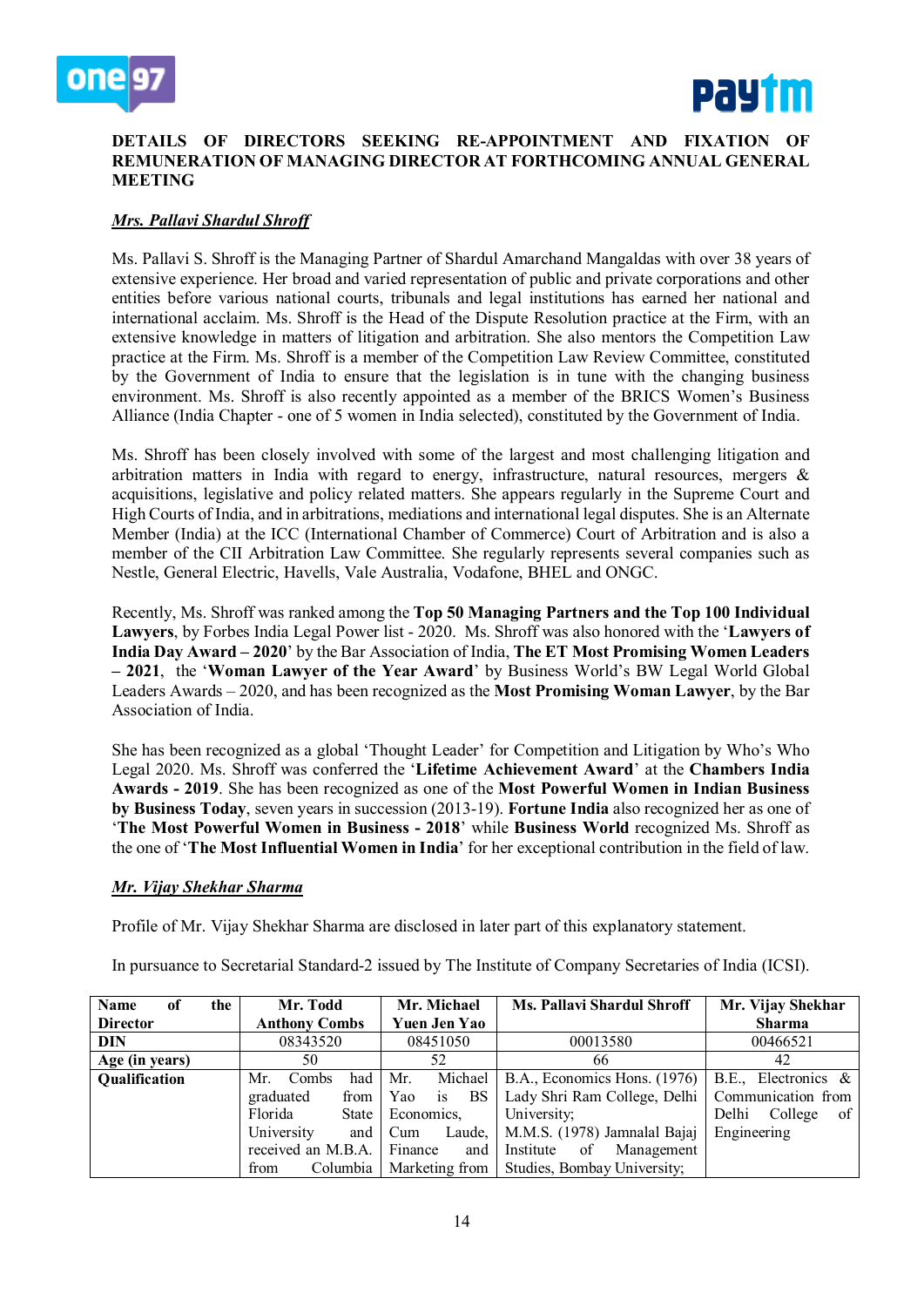



|                                                                                                      | Business School.                                                                                                                                                                                                                                                                                                   | Wharton                                                                                                                                                                                                                                                                                                                                        | (1981)<br>LLB<br>Govt.<br>Law                                                                                                                                                                                                                                                                                                                                                                                                                                                                                                                                                           |                                                                |
|------------------------------------------------------------------------------------------------------|--------------------------------------------------------------------------------------------------------------------------------------------------------------------------------------------------------------------------------------------------------------------------------------------------------------------|------------------------------------------------------------------------------------------------------------------------------------------------------------------------------------------------------------------------------------------------------------------------------------------------------------------------------------------------|-----------------------------------------------------------------------------------------------------------------------------------------------------------------------------------------------------------------------------------------------------------------------------------------------------------------------------------------------------------------------------------------------------------------------------------------------------------------------------------------------------------------------------------------------------------------------------------------|----------------------------------------------------------------|
|                                                                                                      |                                                                                                                                                                                                                                                                                                                    | School,<br>University<br>of                                                                                                                                                                                                                                                                                                                    | College, Bombay University.                                                                                                                                                                                                                                                                                                                                                                                                                                                                                                                                                             |                                                                |
|                                                                                                      |                                                                                                                                                                                                                                                                                                                    | Pennsylvania.                                                                                                                                                                                                                                                                                                                                  |                                                                                                                                                                                                                                                                                                                                                                                                                                                                                                                                                                                         |                                                                |
| Remuneration                                                                                         | Nil                                                                                                                                                                                                                                                                                                                | Nil                                                                                                                                                                                                                                                                                                                                            | <b>NIL</b>                                                                                                                                                                                                                                                                                                                                                                                                                                                                                                                                                                              | INR 40,000,000/- p.a.                                          |
| sought to be paid                                                                                    |                                                                                                                                                                                                                                                                                                                    |                                                                                                                                                                                                                                                                                                                                                |                                                                                                                                                                                                                                                                                                                                                                                                                                                                                                                                                                                         | (including lease rent<br>accommodation).                       |
| <b>Terms</b><br>and<br><b>Conditions</b><br>of<br>appointment(s)                                     | Mr. Todd Combs is<br>eligible to be re-<br>appointed<br>as<br>Director, liable to<br>retire by rotation, as<br>per the provisions<br>of the Companies<br>Act,<br>2013<br>and<br>Articles<br>of<br>Association of the<br>Company,<br>subject<br>to the approval of<br>the members of the<br>Company in this<br>AGM. | Michael<br>Mr.<br>Yao is eligible<br>be<br>to<br>re-<br>appointed<br>as<br>Director, liable<br>retire<br>to<br>by<br>rotation, as per<br>the provisions<br>of<br>the<br>Companies Act,<br>2013<br>and<br>Articles<br>of<br>Association of<br>the Company,<br>subject to the<br>approval of the<br>members of the<br>Company<br>in<br>this AGM. | Ms. Pallavi Shardul Shroff is<br>appointed as an Independent<br>Director, not liable to retire by<br>rotation for a period of 5 (five)<br>years (second term), as per the<br>provisions of the Companies<br>Act, 2013 and Articles of<br>Association of the Company,<br>subject to the approval of the<br>members of the Company in<br>this AGM.                                                                                                                                                                                                                                        | <b>NA</b>                                                      |
| <b>Justification</b><br>for<br>choosing<br>the<br>appointees<br>as<br>Independent<br><b>Director</b> | NA                                                                                                                                                                                                                                                                                                                 | NA                                                                                                                                                                                                                                                                                                                                             | Pursuant to the provisions<br>$\bullet$<br>of Section 149 $(1)$ of the<br>Companies<br>2013<br>Act,<br>particular<br>class<br>of<br>companies need to appoint<br>least<br>one<br>Woman<br>at<br>Director on its Board.<br>The Company being a<br>Public Company with a<br>turnover of more than Rs.<br>300 crores is required to<br>comply with the above<br>provision.<br>Accordingly, Ms. Pallavi<br>Shardul Shroff has been<br>appointed<br>as<br>an<br>Independent Director of<br>the Company with effect<br>from February 09, 2018 by<br>the Board of Directors of<br>the Company. | NA                                                             |
| Remuneration<br>last<br>from<br>drawn<br>the<br>Company                                              | Nil                                                                                                                                                                                                                                                                                                                | Nil                                                                                                                                                                                                                                                                                                                                            | <b>NIL</b>                                                                                                                                                                                                                                                                                                                                                                                                                                                                                                                                                                              | $INR$ 4<br>Crore p.a.<br>including perquisites<br>& allowances |
| first<br>Date<br>of<br>appointment on the<br><b>Board of Directors</b><br>of the Company             | May 16, 2019                                                                                                                                                                                                                                                                                                       | May 16, 2019                                                                                                                                                                                                                                                                                                                                   | February 09, 2018                                                                                                                                                                                                                                                                                                                                                                                                                                                                                                                                                                       | December 22, 2000                                              |
| Shareholding in the<br>Company (as on the<br>date<br>of<br><b>AGM</b><br>Notice)                     | Nil                                                                                                                                                                                                                                                                                                                | Nil                                                                                                                                                                                                                                                                                                                                            | <b>NIL</b>                                                                                                                                                                                                                                                                                                                                                                                                                                                                                                                                                                              | 90,51,624 Equity<br>Shares                                     |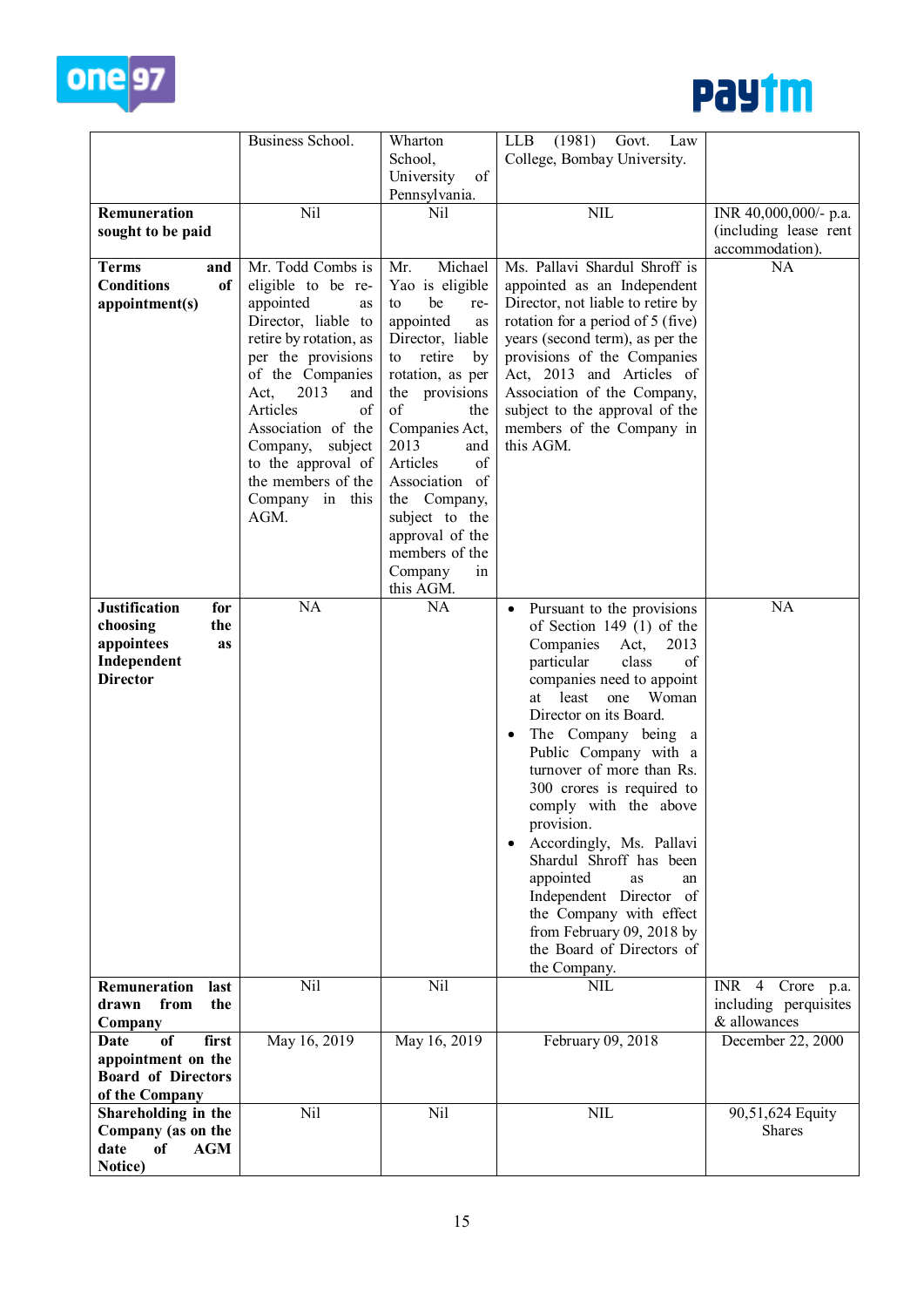



| Relationship<br>with                                                                                                                        | None | None                                         | None                                                                                                                                                                                                                                                                                                                                                                                                                                                                                                                                                                                                                                                                                                                                                                                                                      | None                                                                                                                                                                                                                                                                                                                                                                                   |
|---------------------------------------------------------------------------------------------------------------------------------------------|------|----------------------------------------------|---------------------------------------------------------------------------------------------------------------------------------------------------------------------------------------------------------------------------------------------------------------------------------------------------------------------------------------------------------------------------------------------------------------------------------------------------------------------------------------------------------------------------------------------------------------------------------------------------------------------------------------------------------------------------------------------------------------------------------------------------------------------------------------------------------------------------|----------------------------------------------------------------------------------------------------------------------------------------------------------------------------------------------------------------------------------------------------------------------------------------------------------------------------------------------------------------------------------------|
| other<br>Directors,<br><b>Managers and other</b><br>Managerial<br><b>Key</b><br>Personnel(s) of the                                         |      |                                              |                                                                                                                                                                                                                                                                                                                                                                                                                                                                                                                                                                                                                                                                                                                                                                                                                           |                                                                                                                                                                                                                                                                                                                                                                                        |
| Company                                                                                                                                     |      |                                              |                                                                                                                                                                                                                                                                                                                                                                                                                                                                                                                                                                                                                                                                                                                                                                                                                           |                                                                                                                                                                                                                                                                                                                                                                                        |
| Number of Board<br>attended<br>meetings<br>during the financial<br>vear 2020-21                                                             | 3    | 4                                            | 3                                                                                                                                                                                                                                                                                                                                                                                                                                                                                                                                                                                                                                                                                                                                                                                                                         | 4                                                                                                                                                                                                                                                                                                                                                                                      |
| List<br>of<br>Directorships held<br>in other companies,<br>as on March 31,<br>2021                                                          | Nil  | $E-$<br>Paytm<br>Commerce<br>Private Limited | Asian Paints Limited<br>$\bullet$<br>Apollo Tyres Limited<br>InterGlobe Aviation Limited<br><b>PVR</b> Limited<br>$\bullet$<br><b>Trident Limited</b><br>First Commercial Services<br>India Private Limited<br>Amarchand<br>Towers<br>Property Holdings Private<br>Limited<br><b>Baghbaan Properties Private</b><br>Limited<br>PSNSS Properties Private<br>Limited<br>Juniper<br>Hotels<br>Private<br>Limited<br>Aavanti<br>Realty<br>Private<br>Limited<br>First Full Services Private<br>Limited<br>First<br>Universal<br>Virtual<br>International<br>Arbitration<br>Centre Private Limited<br><b>UVAC</b><br>Centre<br>(India)<br>Private Limited<br>Amarchand<br>Mangaldas<br>Properties Private Limited<br>• CSEP Research Foundation<br>Singapore<br>International<br>Arbitration Centre (India)<br>Private Limited | $\bullet$ Paytm<br>Payments<br><b>Bank Limited</b><br>$\bullet$ VSS<br>Holdings<br>Private Limited<br>$\bullet$ VSS<br>Investco<br>Private Limited<br>$\bullet$ Paytm<br>General<br>Insurance Limited<br>$\bullet$ Paytm<br>Life<br>Insurance Limited<br>$\bullet$ Paytm<br>Money<br>Limited<br>• Paytm<br>E-<br>Commerce Private<br>Limited<br>• Aryan<br>Ayurveda<br>Private Limited |
| Membership/<br>Chairmanship<br>of<br><b>Committees</b><br>of<br><b>Board of Directors</b><br>of other companies,<br>as on March 31,<br>2021 | Nil  | Nil                                          | Trident Limited (Audit<br>$\bullet$<br>Committee & Nomination<br>Remuneration<br>&<br>Committee) – Member<br>Apollo Tyres Limited<br>$\bullet$<br>Committee<br>(Audit<br>&<br>Nomination<br>&<br>Remuneration Committee)<br>- Member<br><b>InterGlobe</b><br><b>Aviation</b><br>$\bullet$<br>Limited (Nomination &<br>Remuneration Committee<br>and<br>Stakeholders'<br>Relationship Committee) -<br>Member                                                                                                                                                                                                                                                                                                                                                                                                               | • Paytm<br>Money<br>$(NRC)$ -<br>Limited<br>Member<br>$\bullet$ One<br>97<br>Communications<br>Limited<br>(Corporate Social<br>Responsibility<br>Committee)-<br>Member<br>$\bullet$ Paytm<br>Payments<br>Bank<br>Limited-<br>$(NRC)$ -<br>Member<br>(TT)<br><b>Strategy</b><br>Committee)-<br>Member                                                                                   |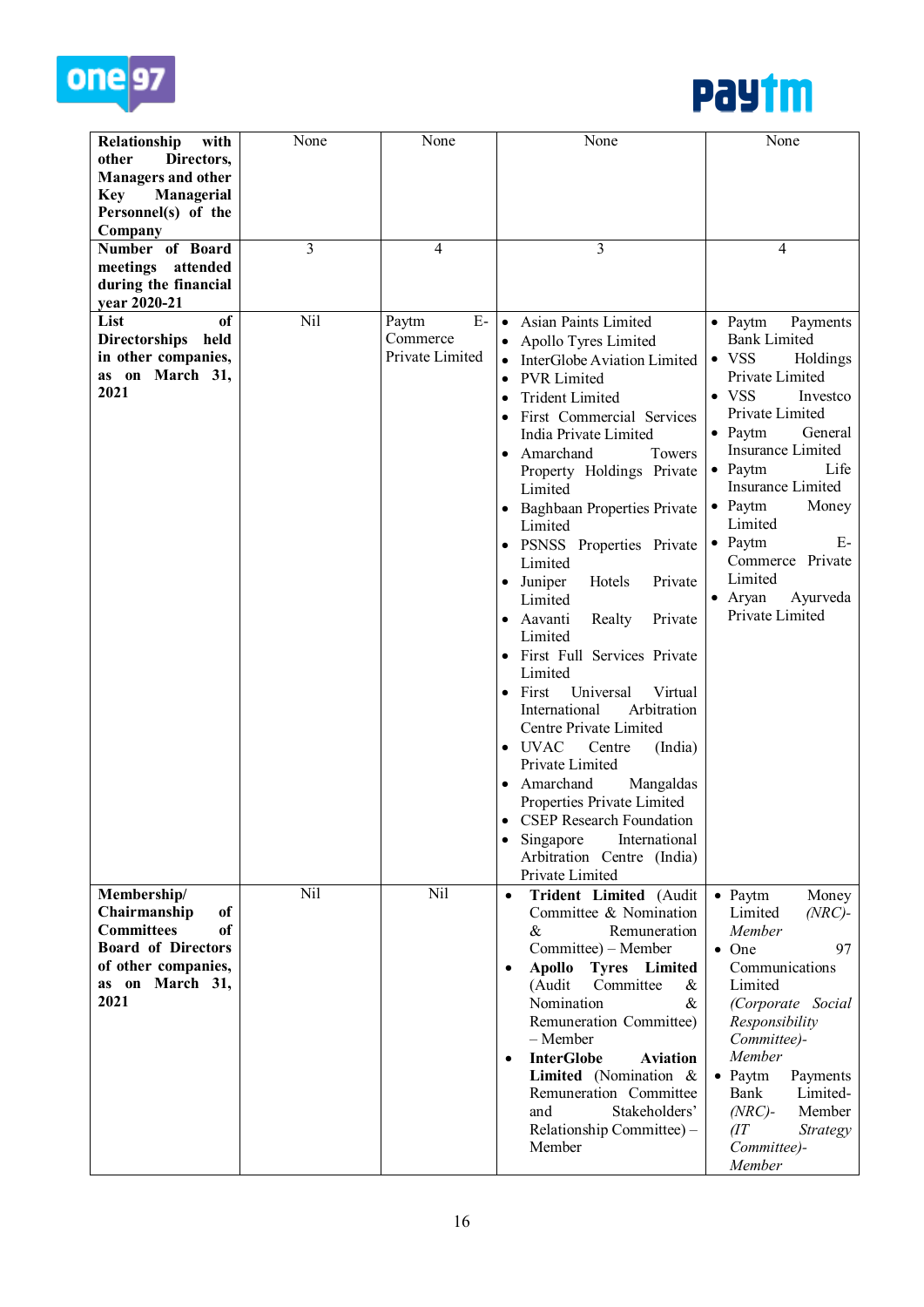



| <b>Paints</b> Limited<br>Asian<br>(Risk<br>Management<br>Committee) - Member |
|------------------------------------------------------------------------------|
|------------------------------------------------------------------------------|

# **Disclosure as required under Section II of Part II of Schedule V to the Companies Act, 2013 and the Corresponding Rules, is given hereunder:**

### **I. General Information:**

1. Nature of Industry: One97 Communications Ltd (One97) is incorporated under the Companies Act, 1956 having its registered office at First Floor, Devika Tower, Nehru Place, New Delhi 110019.

The Company is also India's leading mobile Internet Company and the owner of the wellknown and renowned brand/logo "Paytm". With [www.paytm.com](http://www.paytm.com/) launched in 2010 as a website for mobile and DTH recharge, Paytm is today a leader in the payments sector and offering payment aggregator services in India. Paytm is also a well-known online platform in India providing utility bill payments, recharges, ticketing, hotel booking, and various other financial services to consumers.

The Company is inter-alia engaged in the business of providing Value added service to various telecom operators with expertise spanning Voice, Data and Network services such as CRBT, Video applications, IN applications etc.

- 2. Date or expected date of commencement of commercial production: Not Applicable, since the Company has already commenced the business activity. The Company was incorporated on 22nd December, 2000.
- *3.* In case of new Companies, expected date of commencement of activities as per project approved by financial institutions appearing in the prospectus: Not Applicable*.*
- *4. Financial Performance based on given indicators:*

| <b>Particulars</b>    | 2020 -21 (INR in Cr) |
|-----------------------|----------------------|
| <b>Total Income</b>   | 3,041.96             |
| Depreciation          | 156.78               |
| Tax expense           | 0.22                 |
| <b>Total Expenses</b> | 4,536.94             |
| Net Profit/(Loss)     | (1, 560.20)          |
| Paid-up Capital       | 60.48                |
| Reserves & Surplus    | 6924.03              |

*5. Foreign Investment or Collaboration, if any:* 

*The Company has received Foreign Direct Investment under FDI guidelines. As on the date of this notice, out of total paid-up capital, 83.87% (approx.) is held by Foreign Investor under Foreign Direct Investment scheme of RBI. Further, the Company has following wholly owned subsidiaries and joint ventures overseas:*

| <b>Name of the Entity</b>      | <b>Status</b>                       | Country   |
|--------------------------------|-------------------------------------|-----------|
| One97<br><i>Communications</i> | Singapore   Wholly owned Subsidiary | Singapore |
| Private Limited                |                                     |           |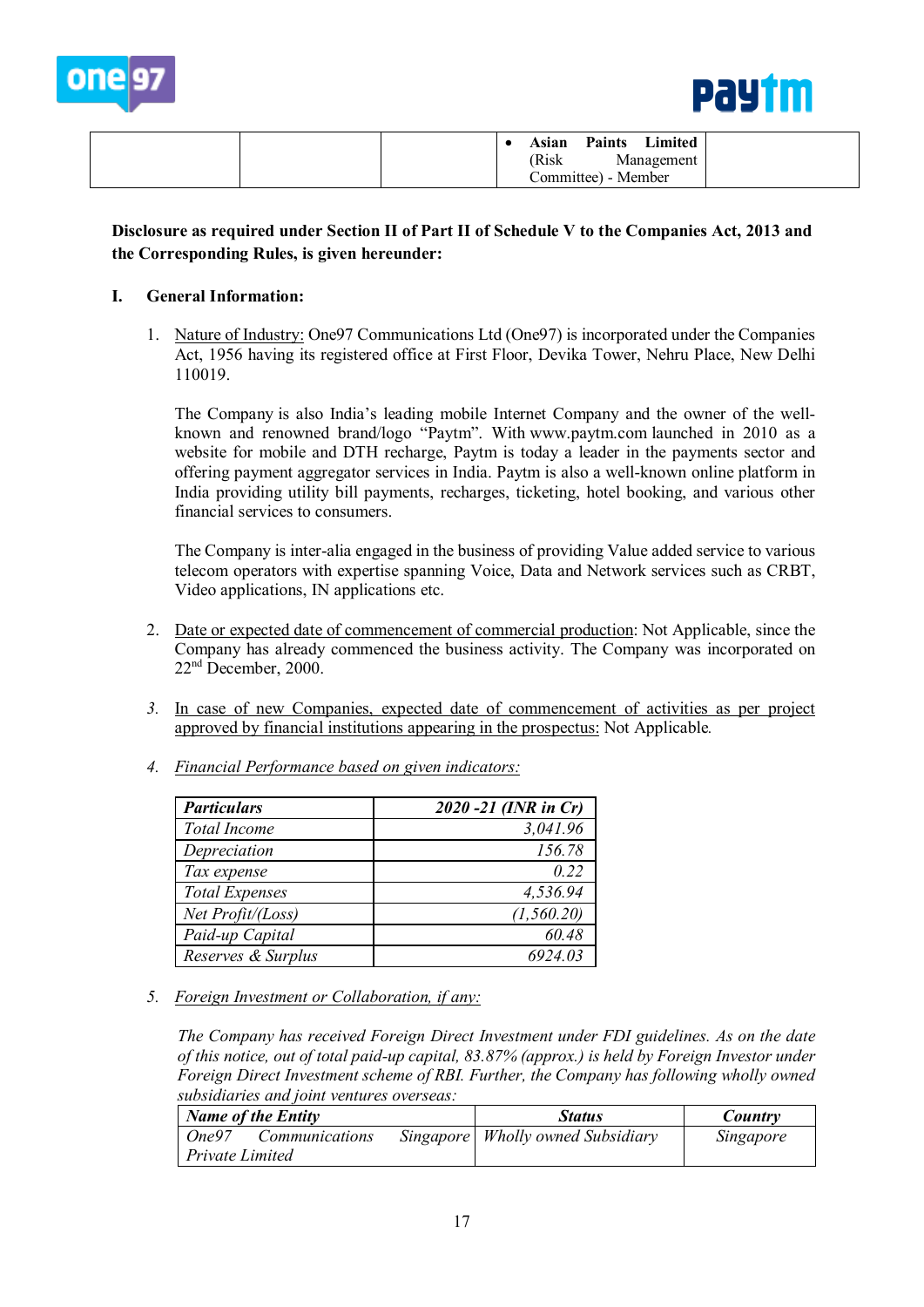



| One 97 Communications Nigeria Limited   Wholly owned Subsidiary |                                | Nigeria |
|-----------------------------------------------------------------|--------------------------------|---------|
| One97 USA Inc.                                                  | <b>Wholly owned Subsidiary</b> | USA     |
| One97 Communications FZ-LLC                                     | <b>Wholly owned Subsidiary</b> | Dubai   |

### **II.** *Information about the appointee:*

*1. Background Details: Mr. Vijay Shekhar Sharma is the Managing Director, Founder and Promoter of One97 Communications Limited. as a Managing Director, he is responsible for strategies and directions for sustainable growth of the Company. Being the promoter of the Company, he is associated with One97 Communications Limited since its incorporation i.e. year 2000. Under his dynamic leadership, the Company has attained the respectable position and grown as a pioneer in the mobile VAS across leading telecom operator, become a leader in mobile wallet space, consolidate payment gateway aggregator services etc.* 

*Mr. Vijay Shekhar Sharma has a Bachelor's degree in Engineering from Delhi College of Engineering.*

- *2. Past Remuneration: Remuneration drawn by Mr. Vijay Shekhar Sharma for the period April 01, 2020 to March 31, 2021 was INR 40,000,000/- p.a. (including lease rent accommodation). However, since the payout for FY 2020-21 is effective from November 1, 2020, hence the remuneration payable to Mr. Vijay Shekhar Sharma for FY 2020-21 is INR 34,166,665/-.*
- *3. Recognition or Awards: Mr. Vijay Shekhar Sharma has featured in Time Magazine's '100 Most Influential People' 2017 List. In 2015, Vijay was recognized as Entrepreneur of year by Earns & Young and in same year as Future Leaders at the NASSCOM Future Leaders event. In addition, he is recognized among the most Innovative CEOs of 2014 by Inc India. In 2011, Vijay Shekhar Sharma was featured in Inc 500 survey about India's Fastest Growing Mid-sized Companies. In Addition, he won Mobile Entrepreneur of the Year at WAT Awards. In 2010, he was selected as the VAS Person of the Year at the IAMAI's India Digital Awards.*
- *4. Job Profile and his suitability: Mr. Vijay Shekhar Sharma, Managing Director, is responsible for day-to-day management & strategic decisions of the Company, subject to overall superintendence, control and direction of the Board of Directors. Being a founder of the Company, he has brought the Company to great achievements. Taking into consideration his qualifications and expertise in the business segment and, he is best suited for the responsibilities of current assigned role.*
- *5. Remuneration Proposed for the FY 2021-22: There is no increase in remuneration paid in FY 2021-22. Hence the remuneration proposed is INR 4,00,00,000 p.a. (including lease rent accommodation) as detailed in the resolution.*
- *6. Comparative remuneration profile with respect to industry, size of the company, profile of the position and person (in case of expatriates the relevant details would be with respect to the country of his origin): With increased size and turnover, it is also imperative for any ITES company to have highly experienced professionals having specialized knowledge and skills to understand and project the market trend, consumer behavior, consumption pattern and many relevant indicators for better product mix. It also requires expertise for appropriate fund allocation, optimum utilization of various resources in the business. Mr. Vijay Shekhar Sharma has successfully proved his expertise in very effective manner and drove the Company towards the growth over the period of time. Hence, the Board of Directors considers that the remuneration proposed to them is justified commensurate with other organizations of the similar type, size and nature in the industry.*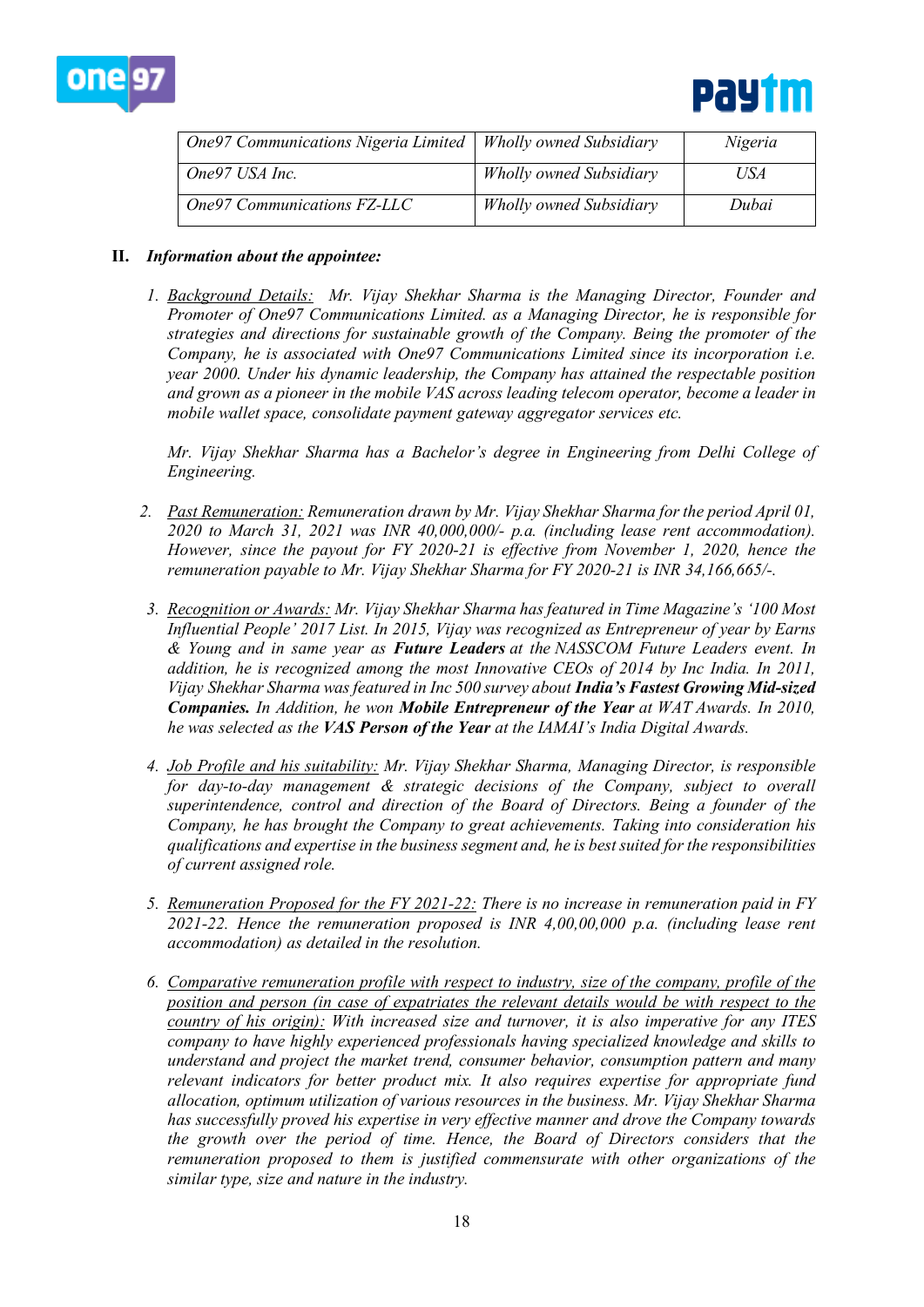



*7. Pecuniary Relationship directly or indirectly with the company or relationship with managerial personnel, if any: Apart from receiving the remuneration proposed, Mr. Vijay Shekhar Sharma holds 90,51,624 equity shares in the Company. Additionally, his brother, Mr. Ajay Shekhar Sharma holds office and place of profit under Section 188(f) of the Companies Act, 2013. Mr. Vijay Shekhar Sharma or any of his relative does not have any other pecuniary relationship with the Company.* 

### **III.** *Other Information:*

- *1. Reason of loss or inadequate profits: The Company has been expanding and has made investments in various financial and digital payment businesses, to mark its foot print all over India, which resulted into losses during the financial year.*
- *2. Steps taken or proposed to be taken for improvement:*

*The Company is confident with rise of infrastructure for digital payments in India, having multiple offering for consumers & merchant and will enable the company to earn the sufficient revenues to cover the operating expenses going forward in sometime.* 

*3. Expected Increase in productivity and profits in measurable terms:*

*The Company has been able to focus very heavily on the optimization and cost reduction in the last 12 - 18 months while maintaining the same volumes of the business and the growth pattern, the Company expects to deliver positive growth in financial year March 2022 and going forward.* 

**Regd. Off: Nehru Place, New Delhi-110019 CIN: U72200DL2000PLC108985 Sd/- Website: [www.One97.com](http://www.one97.com/) Amit Khera**

**One 97 Communications Limited By order of the Board of the Directors** First Floor, Devika Tower, **For Communications Limited** For One 97 Communications Limited

**Company Secretary**

**Place:** Noida **Date:** June 5, 2021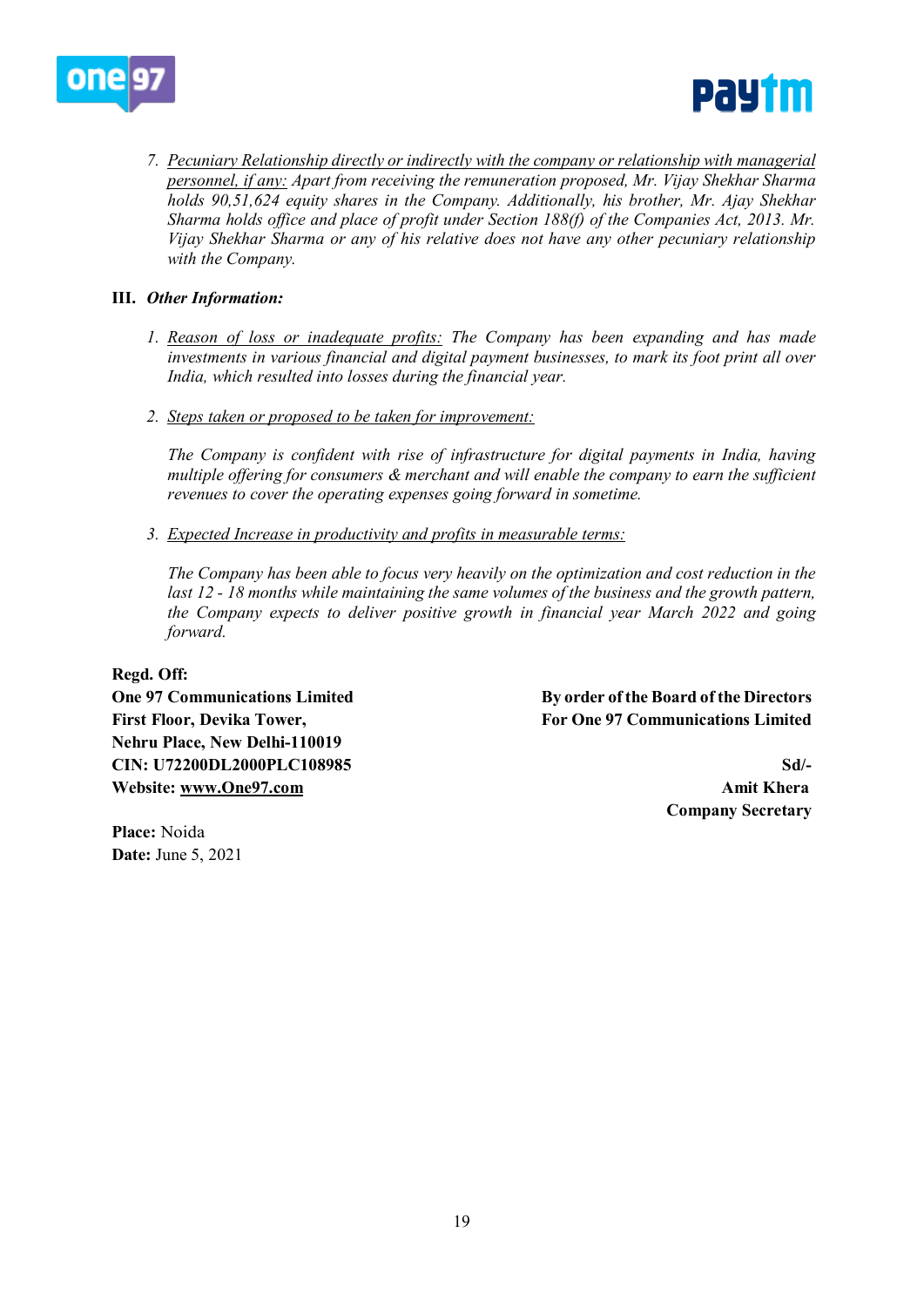



# **Form No. MGT-11**

**Proxy form**

# **[***Pursuant to Section 105(6) of the Companies Act, 2013 and Rule 19(3) of the Companies (Management and Administration) Rules, 2014]*

| CIN:                        | U72200DL2000PLC108985                                    |
|-----------------------------|----------------------------------------------------------|
| <b>Name of the Company:</b> | One 97 Communications Limited                            |
| <b>Registered office:</b>   | First Floor, Devika Tower, Nehru Place, New Delhi-110019 |

**Name of the members(s): Registered address: E-mail Id: Folio No. / Client Id: DP ID:**

I/ We being the member(s) of One97 Communications Limited, holding [●] equity shares of the above named company, hereby appoint

| 1. Name:   |                |
|------------|----------------|
| Address:   |                |
| E-mail Id: |                |
| Signature: | or failing him |

2. Name:

| Address:   |                |
|------------|----------------|
| E-mail Id: |                |
| Signature  | or failing him |

as my/our proxy to attend and vote (on a poll) for me/us and on my/our behalf at the Annual General Meeting of members of the Company, to be held on Wednesday, June 30, 2021 at 11.00 A.M. (IST) at Hotel Crowne Plaza, Plot No. 1, Community Centre, Okhla I, New Delhi, Delhi 110020 and at any adjournment thereof in respect of such resolutions as are indicated below:

Resolution No.

# Ordinary Business:

- *1. To receive, consider and adopt*
	- *the audited financial statement of the Company for the year ended March 31, 2021, the report of the Board of Director's and Auditors' thereon; and*
	- *the audited consolidated financial statement of the Company for the year ended March 31, 2021 and the Auditors' report thereon.*
- *2. To appoint a Director in place Mr. Todd Anthony Combs (DIN: 08343520) who retires by rotation, and offers himself for reappointment.*
- *3. To appoint a Director in place of Mr. Michael Yuen Jen Yao (DIN: 08451050) who retires by rotation, and offers himself for reappointment.*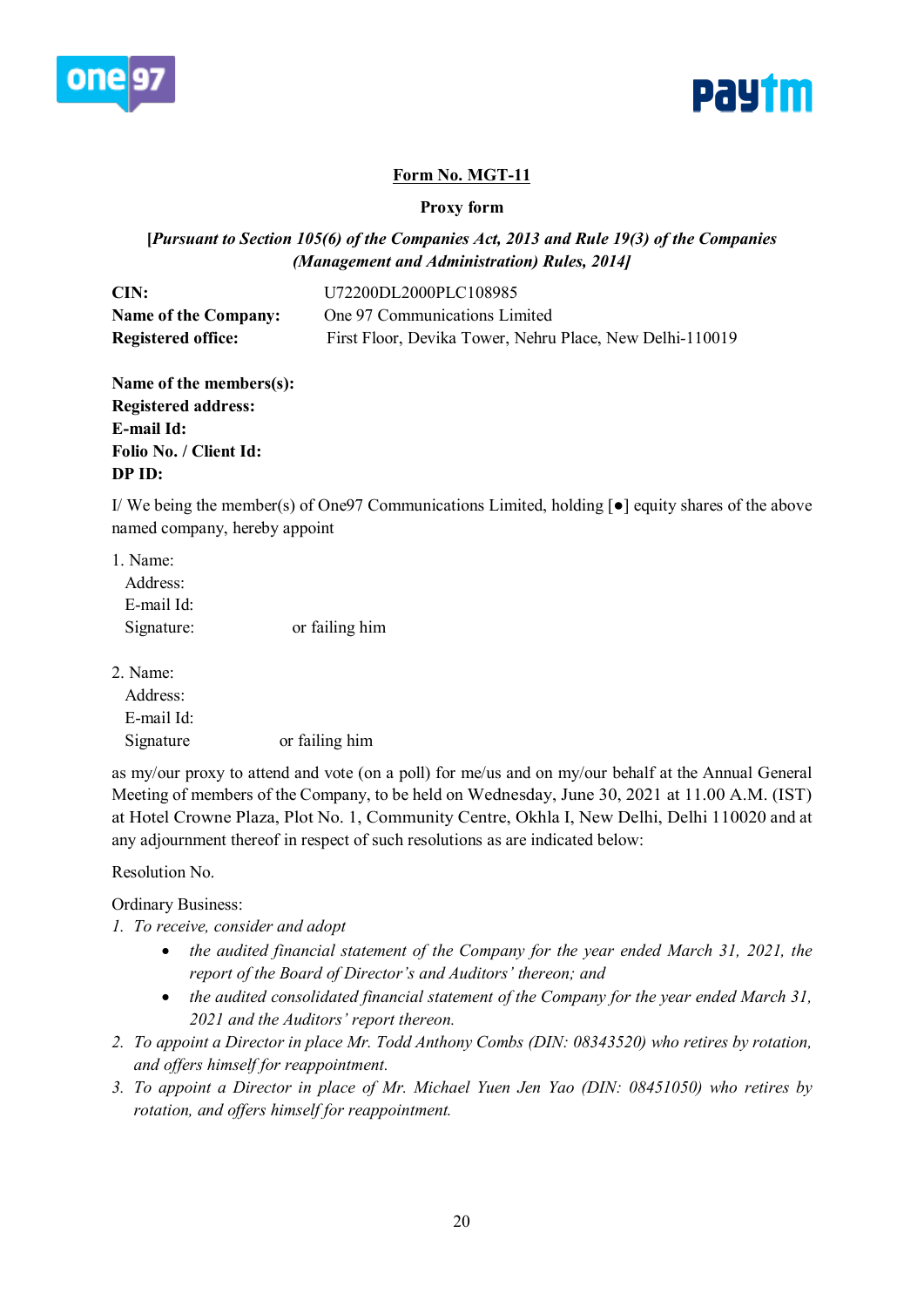



### Special Business:

- *1. To re-appointment of Mrs. Pallavi Shardul Shroff, as an Independent and Non-Executive Director.*
- *2. To approve the remuneration of Mr. Vijay Shekhar Sharma, Managing Director for FY 2021-22.*
- *3. To approve sub division of face value of Equity Shares of the Company.*
- *4. To approve subscription of Optionally Convertible Debentures issued by VSS Holdings Private Limited*
- *5. To approve grant of inter-corporate deposit/ loan to VSS Investco Private Limited*

Signed this ….. day of…… 2021

Signature of Shareholder

Signature of Proxy holder(s)

Affix Revenue Stamp

**Note: This form of proxy in order to be effective should be duly completed and deposited at the Registered Office of the Company, before the commencement of the Meeting.**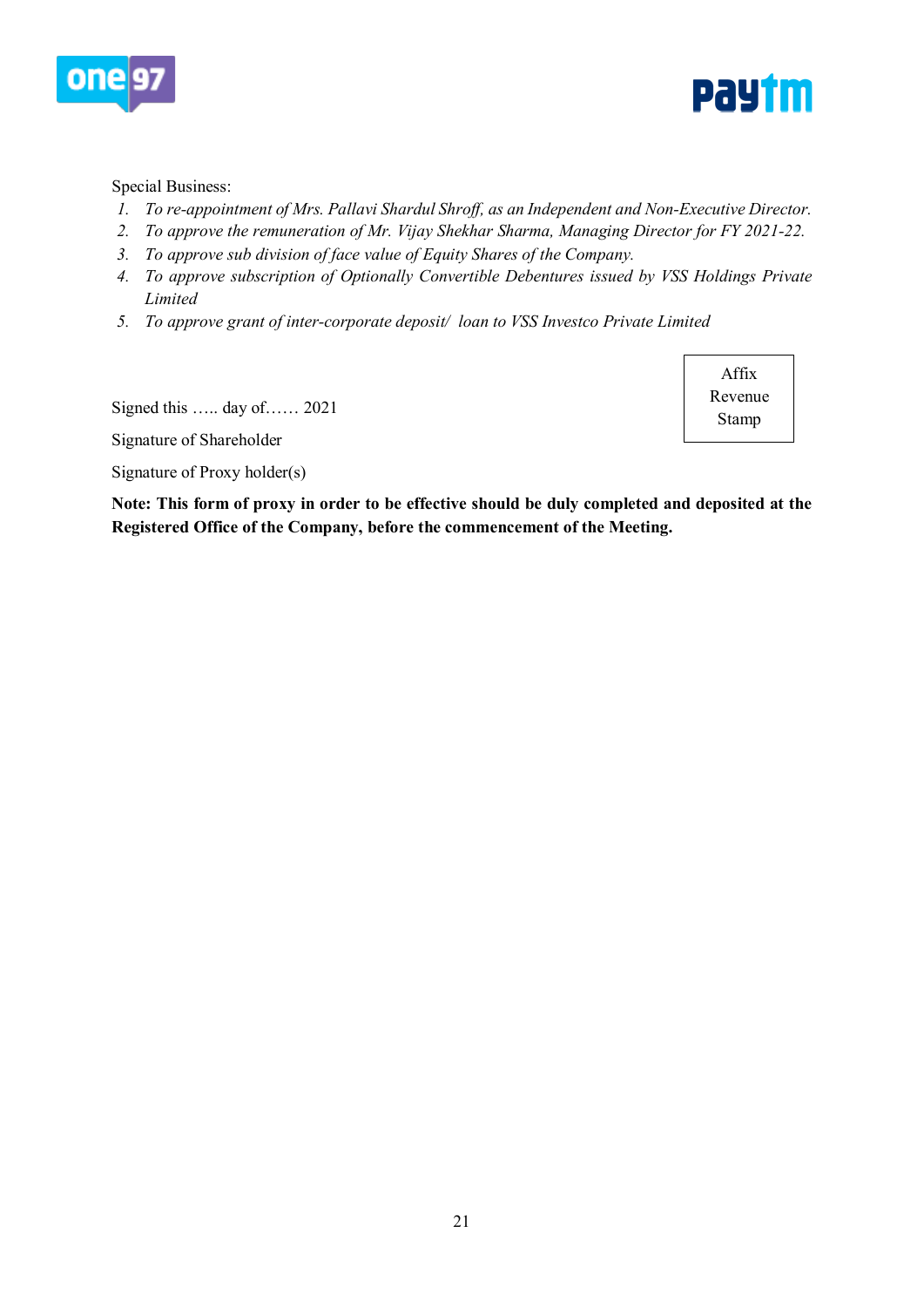



# **ATTENDANCE SLIP**

### **Annual General Meeting**

# **Day, Date & Time:** Wednesday, June 30, 2021 at 11.00 A.M. (IST)

**Venue of the meeting:** Hotel Crowne Plaza, Plot No. 1, Community Centre, Okhla I, New Delhi, Delhi 110020

# **PLEASE FILL ATTENDANCE SLIP AND HAND IT OVER AT THE ENTRANCE OF THE MEETING VENUE**

| Name               |  |
|--------------------|--|
| Address            |  |
| DP Id              |  |
| Client Id          |  |
| Folio No.          |  |
| No. of shares held |  |

I/ We hereby record my/our presence at the Annual General Meeting of the member of the Company held on Wednesday, June 30, 2021 at 11.00 A.M. (IST) at Hotel Crowne Plaza, Plot No. 1, Community Centre, Okhla I, New Delhi, Delhi 110020.

 $\_$ 

If signed by Proxy, name should be Member's/Proxy's signature

Written here in Block Letters

Note: Please fill in this attendance slip and hand it over at the entrance of the meeting hall.